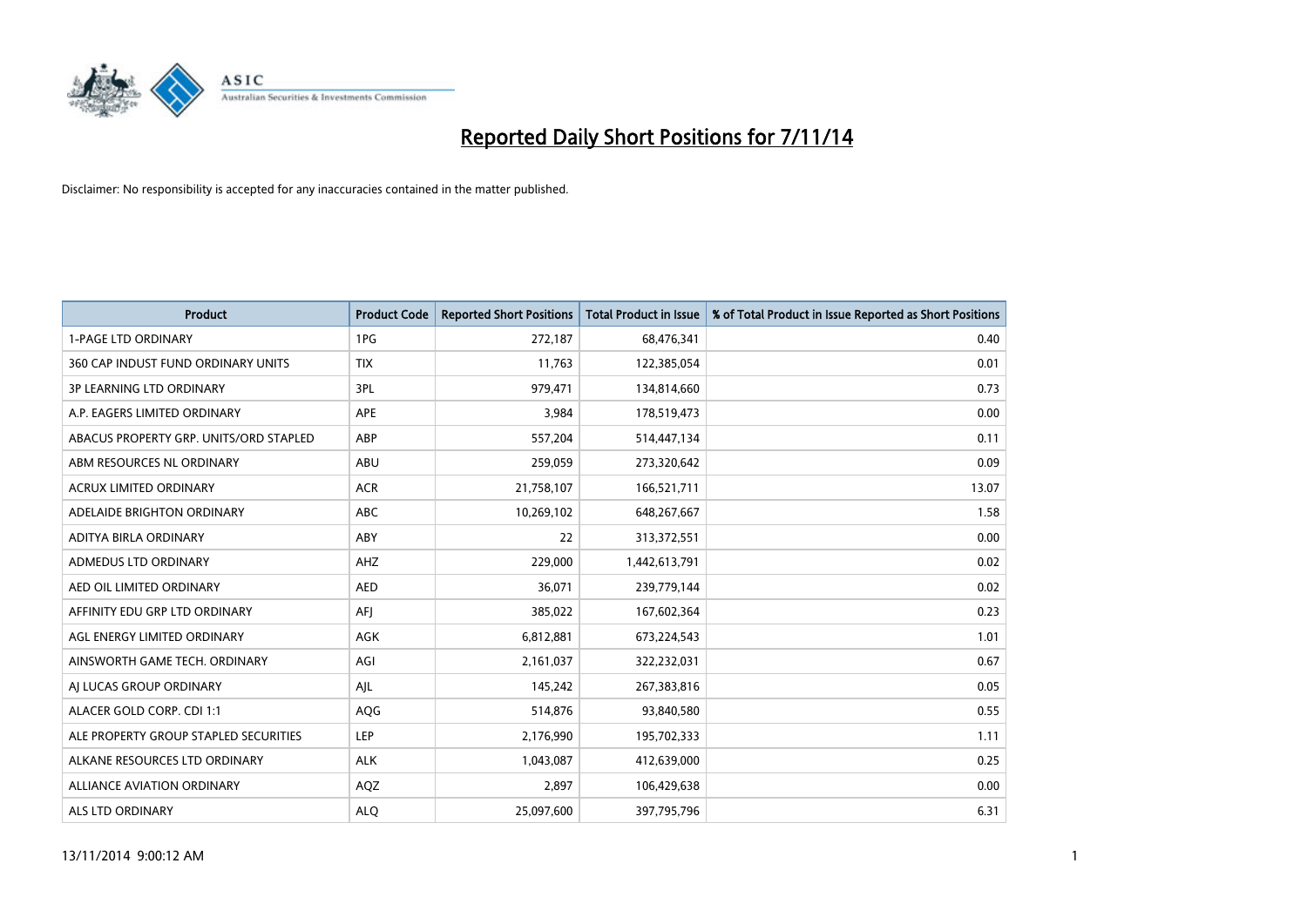

| <b>Product</b>                          | <b>Product Code</b> | <b>Reported Short Positions</b> | <b>Total Product in Issue</b> | % of Total Product in Issue Reported as Short Positions |
|-----------------------------------------|---------------------|---------------------------------|-------------------------------|---------------------------------------------------------|
| ALTIUM LIMITED ORDINARY                 | <b>ALU</b>          | 159,733                         | 129,272,762                   | 0.12                                                    |
| ALUMINA LIMITED ORDINARY                | <b>AWC</b>          | 42,085,107                      | 2,806,225,615                 | 1.50                                                    |
| AMCOM TELECOMM. ORDINARY                | AMM                 | 5,920,623                       | 266,399,148                   | 2.22                                                    |
| AMCOR LIMITED ORDINARY                  | AMC                 | 8,311,349                       | 1,206,684,923                 | 0.69                                                    |
| AMP LIMITED ORDINARY                    | AMP                 | 18,135,511                      | 2,957,737,964                 | 0.61                                                    |
| ANSELL LIMITED ORDINARY                 | <b>ANN</b>          | 6,015,948                       | 153,139,924                   | 3.93                                                    |
| ANTARES ENERGY LTD ORDINARY             | AZZ                 | 393,760                         | 255,000,000                   | 0.15                                                    |
| ANZ BANKING GRP LTD ORDINARY            | ANZ                 | 19,235,981                      | 2,756,627,771                 | 0.70                                                    |
| APA GROUP STAPLED SECURITIES            | <b>APA</b>          | 14,021,863                      | 835,750,807                   | 1.68                                                    |
| APN NEWS & MEDIA ORDINARY               | <b>APN</b>          | 308,237                         | 1,029,041,356                 | 0.03                                                    |
| AQUARIUS PLATINUM. ORDINARY             | AQP                 | 5,672,769                       | 1,465,473,903                 | 0.39                                                    |
| ARAFURA RESOURCE LTD ORDINARY           | ARU                 | 2,000                           | 441,270,644                   | 0.00                                                    |
| ARB CORPORATION ORDINARY                | <b>ARP</b>          | 1,247,725                       | 72,505,302                    | 1.72                                                    |
| ARDENT LEISURE GROUP STAPLED SECURITIES | AAD                 | 1,252,086                       | 438,666,245                   | 0.29                                                    |
| ARENA REIT. ORDINARY UNITS              | <b>ARF</b>          | 80,228                          | 211,495,653                   | 0.04                                                    |
| ARISTOCRAT LEISURE ORDINARY             | ALL                 | 1,035,303                       | 630,022,253                   | 0.16                                                    |
| ARRIUM LTD ORDINARY                     | ARI                 | 67,547,028                      | 2,937,293,755                 | 2.30                                                    |
| ASALEO CARE LIMITED ORDINARY            | AHY                 | 6,966,446                       | 603,469,434                   | 1.15                                                    |
| ASCIANO LIMITED ORDINARY                | <b>AIO</b>          | 5,180,041                       | 975,385,664                   | 0.53                                                    |
| ASHLEY SERVICES GRP ORDINARY            | <b>ASH</b>          | 222,411                         | 150,000,000                   | 0.15                                                    |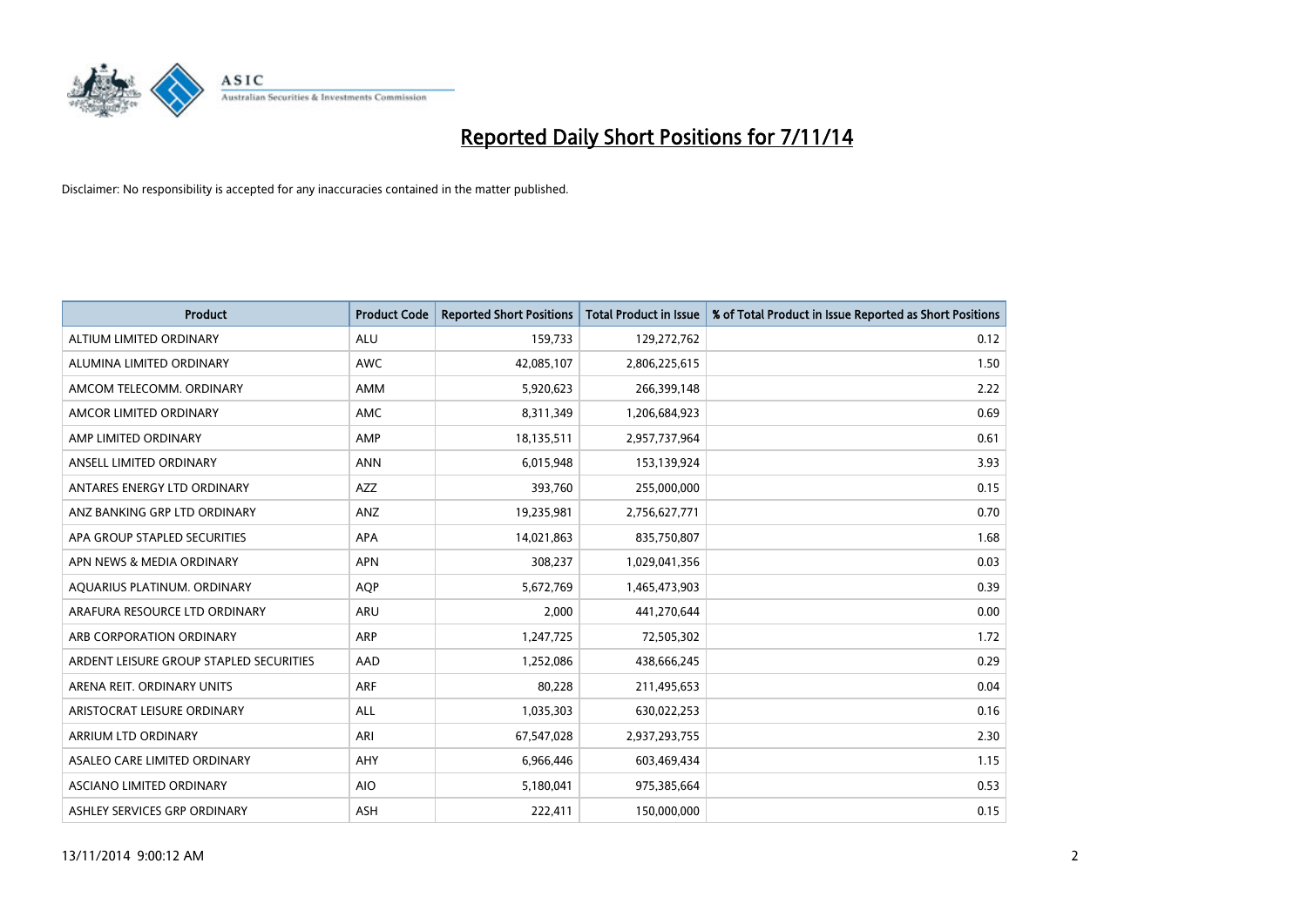

| <b>Product</b>                            | <b>Product Code</b> | <b>Reported Short Positions</b> | <b>Total Product in Issue</b> | % of Total Product in Issue Reported as Short Positions |
|-------------------------------------------|---------------------|---------------------------------|-------------------------------|---------------------------------------------------------|
| ASPEN GROUP ORD/UNITS STAPLED             | <b>APZ</b>          | 136,227                         | 113,183,450                   | 0.12                                                    |
| ASTRO JAP PROP GROUP STAPLED US PROHIBIT. | AJA                 | 155,820                         | 67,211,752                    | 0.23                                                    |
| ASX LIMITED ORDINARY                      | ASX                 | 5,424,365                       | 193,595,162                   | 2.80                                                    |
| ATLAS IRON LIMITED ORDINARY               | AGO                 | 117,487,986                     | 919,475,619                   | 12.78                                                   |
| ATRUM COAL NL ORDINARY                    | <b>ATU</b>          | 94,630                          | 162,459,242                   | 0.06                                                    |
| AUCKLAND INTERNATION ORDINARY             | <b>AIA</b>          | 63,188                          | 1,190,484,097                 | 0.01                                                    |
| AURIZON HOLDINGS LTD ORDINARY             | AZJ                 | 3,461,812                       | 2,137,284,503                 | 0.16                                                    |
| AUSDRILL LIMITED ORDINARY                 | ASL                 | 21,273,953                      | 312,277,224                   | 6.81                                                    |
| AUSENCO LIMITED ORDINARY                  | AAX                 | 912,684                         | 168,449,799                   | 0.54                                                    |
| AUSNET SERVICES STAPLED SECURITIES        | <b>AST</b>          | 36,645,344                      | 3,425,244,162                 | 1.07                                                    |
| AUST INDUSTRIAL REIT UNIT                 | ANI                 | 205,754                         | 96,288,031                    | 0.21                                                    |
| AUSTAL LIMITED ORDINARY                   | ASB                 | 641,406                         | 346,379,377                   | 0.19                                                    |
| AUSTBROKERS HOLDINGS ORDINARY             | <b>AUB</b>          | 60,997                          | 61,712,763                    | 0.10                                                    |
| AUSTEX OIL LIMITED ORDINARY               | <b>AOK</b>          | 62,000                          | 558,571,402                   | 0.01                                                    |
| AUSTIN ENGINEERING ORDINARY               | ANG                 | 1,027,554                       | 84,274,004                    | 1.22                                                    |
| AUSTRALIAN AGRICULT. ORDINARY             | AAC                 | 4,662,753                       | 532,474,721                   | 0.88                                                    |
| AUSTRALIAN FOUNDAT. ORDINARY              | AFI                 | 100                             | 1,086,070,669                 | 0.00                                                    |
| AUSTRALIAN PHARM, ORDINARY                | API                 | 10,577,749                      | 488,115,883                   | 2.17                                                    |
| AUTOMOTIVE HOLDINGS ORDINARY              | AHE                 | 2,505,120                       | 306,437,941                   | 0.82                                                    |
| AVANCO RESOURCES LTD ORDINARY             | AVB                 | 3,160,722                       | 1,661,675,855                 | 0.19                                                    |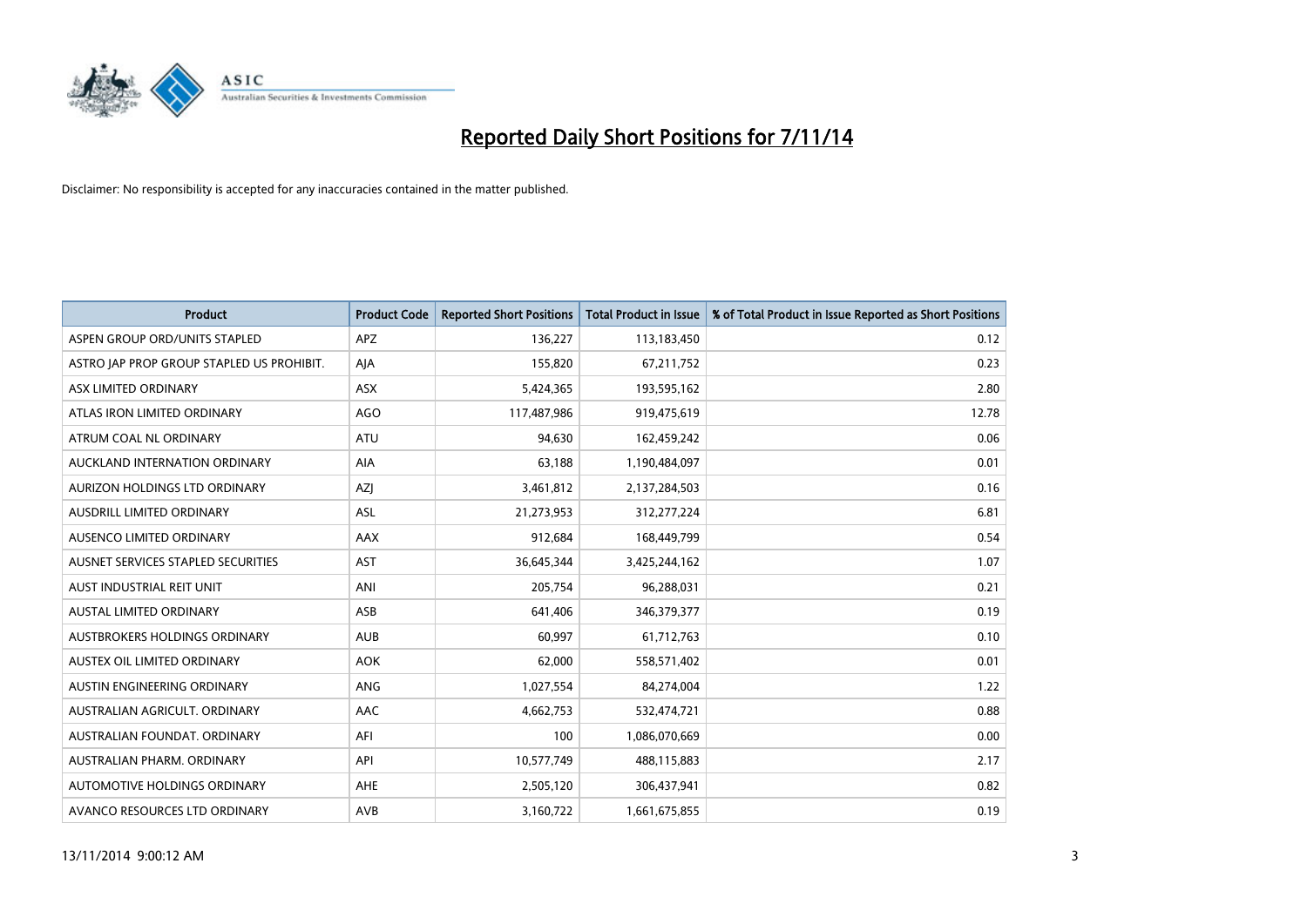

| <b>Product</b>                       | <b>Product Code</b> | <b>Reported Short Positions</b> | <b>Total Product in Issue</b> | % of Total Product in Issue Reported as Short Positions |
|--------------------------------------|---------------------|---------------------------------|-------------------------------|---------------------------------------------------------|
| AVEO GROUP STAPLED SECURITIES        | <b>AOG</b>          | 3,686,145                       | 499,536,460                   | 0.74                                                    |
| AWE LIMITED ORDINARY                 | AWE                 | 3,119,057                       | 525,861,050                   | 0.59                                                    |
| <b>AZONTO PET LTD ORDINARY</b>       | <b>APY</b>          | 1                               | 1,159,375,100                 | 0.00                                                    |
| AZUMAH RESOURCES ORDINARY            | <b>AZM</b>          | $\mathbf{1}$                    | 388,816,919                   | 0.00                                                    |
| <b>BANDANNA ENERGY ORDINARY</b>      | <b>BND</b>          | 17,540,654                      | 528,481,199                   | 3.32                                                    |
| BANK OF QUEENSLAND. ORDINARY         | <b>BOO</b>          | 3,026,126                       | 363,416,835                   | 0.83                                                    |
| <b>BASE RES LIMITED ORDINARY</b>     | <b>BSE</b>          | 5,501,878                       | 563,902,771                   | 0.98                                                    |
| <b>BATHURST RES LTD. ORDINARY</b>    | <b>BRL</b>          | 300,729                         | 947,828,434                   | 0.03                                                    |
| BC IRON LIMITED ORDINARY             | <b>BCI</b>          | 13,546,963                      | 191,691,179                   | 7.07                                                    |
| BEACH ENERGY LIMITED ORDINARY        | <b>BPT</b>          | 10,663,442                      | 1,297,496,886                 | 0.82                                                    |
| BEADELL RESOURCE LTD ORDINARY        | <b>BDR</b>          | 58,178,000                      | 798,657,280                   | 7.28                                                    |
| BEGA CHEESE LTD ORDINARY             | <b>BGA</b>          | 2,268,774                       | 152,602,945                   | 1.49                                                    |
| BENDIGO AND ADELAIDE ORDINARY        | <b>BEN</b>          | 16, 187, 475                    | 450,904,075                   | 3.59                                                    |
| BENTHAM IMF LTD ORDINARY             | <b>IMF</b>          | 4,427,833                       | 166,580,957                   | 2.66                                                    |
| BERKELEY RESOURCES ORDINARY          | <b>BKY</b>          | 77,000                          | 180,361,323                   | 0.04                                                    |
| BETASHARES US DOLLAR ETF UNITS       | <b>USD</b>          | 13,500                          | 19,611,304                    | 0.07                                                    |
| BETASHARESCASHETF ETF UNITS          | AAA                 | 700                             | 12,958,172                    | 0.01                                                    |
| <b>BHP BILLITON LIMITED ORDINARY</b> | <b>BHP</b>          | 13,703,971                      | 3,211,691,105                 | 0.43                                                    |
| <b>BIGAIR GROUP LIMITED ORDINARY</b> | <b>BGL</b>          | 49.160                          | 172,872,340                   | 0.03                                                    |
| <b>BILLABONG ORDINARY</b>            | <b>BBG</b>          | 12,551,843                      | 990,370,034                   | 1.27                                                    |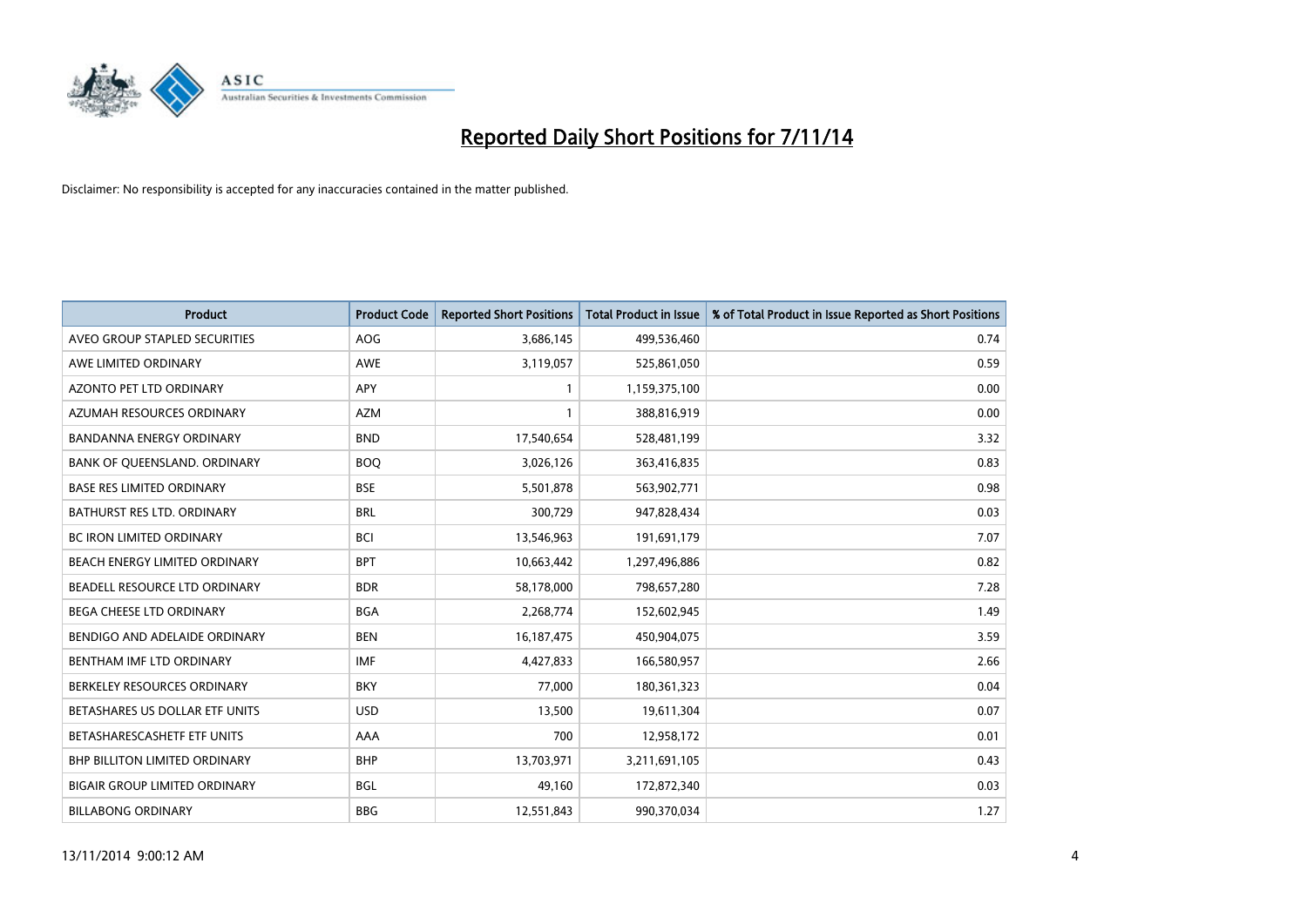

| <b>Product</b>                                | <b>Product Code</b> | <b>Reported Short Positions</b> | <b>Total Product in Issue</b> | % of Total Product in Issue Reported as Short Positions |
|-----------------------------------------------|---------------------|---------------------------------|-------------------------------|---------------------------------------------------------|
| <b>BLACKHAM RESOURCES ORDINARY</b>            | <b>BLK</b>          | 838,139                         | 118,939,533                   | 0.70                                                    |
| <b>BLACKMORES LIMITED ORDINARY</b>            | <b>BKL</b>          | 12,946                          | 17,224,199                    | 0.08                                                    |
| <b>BLACKTHORN RESOURCES ORD US PROHIBITED</b> | <b>BTR</b>          | 11,369                          | 164,285,950                   | 0.01                                                    |
| BLUESCOPE STEEL LTD ORDINARY                  | <b>BSL</b>          | 7,248,006                       | 559,227,871                   | 1.30                                                    |
| <b>BOART LONGYEAR ORDINARY</b>                | <b>BLY</b>          | 21,314,631                      | 502,488,790                   | 4.24                                                    |
| <b>BORAL LIMITED, ORDINARY</b>                | <b>BLD</b>          | 12,934,184                      | 782,736,249                   | 1.65                                                    |
| <b>BRADKEN LIMITED ORDINARY</b>               | <b>BKN</b>          | 7,742,067                       | 171,027,249                   | 4.53                                                    |
| <b>BRAMBLES LIMITED ORDINARY</b>              | <b>BXB</b>          | 2,644,863                       | 1,566,077,519                 | 0.17                                                    |
| <b>BREVILLE GROUP LTD ORDINARY</b>            | <b>BRG</b>          | 4,320,894                       | 130,095,322                   | 3.32                                                    |
| BRICKWORKS LIMITED ORDINARY                   | <b>BKW</b>          | 181,743                         | 148,403,478                   | 0.12                                                    |
| BT INVESTMENT MNGMNT ORDINARY                 | <b>BTT</b>          | 22,730                          | 290,699,283                   | 0.01                                                    |
| <b>BURSON GROUP LTD ORDINARY</b>              | <b>BAP</b>          | 1,756,266                       | 163,585,666                   | 1.07                                                    |
| <b>BURU ENERGY ORDINARY</b>                   | <b>BRU</b>          | 18,878,676                      | 339,997,078                   | 5.55                                                    |
| <b>BWP TRUST ORDINARY UNITS</b>               | <b>BWP</b>          | 9,418,720                       | 639,724,826                   | 1.47                                                    |
| <b>CABCHARGE AUSTRALIA ORDINARY</b>           | CAB                 | 8,020,792                       | 120,430,683                   | 6.66                                                    |
| <b>CADENCE CAPITAL ORDINARY</b>               | <b>CDM</b>          | 148,501                         | 199,821,759                   | 0.07                                                    |
| CALTEX AUSTRALIA ORDINARY                     | <b>CTX</b>          | 1,225,630                       | 270,000,000                   | 0.45                                                    |
| CAPE LAMBERT RES LTD ORDINARY                 | <b>CFE</b>          | 280,138                         | 626,686,586                   | 0.04                                                    |
| <b>CAPITOL HEALTH ORDINARY</b>                | CAI                 | 490,881                         | 431,517,271                   | 0.11                                                    |
| <b>CARDNO LIMITED ORDINARY</b>                | CDD                 | 8,673,049                       | 164,112,901                   | 5.28                                                    |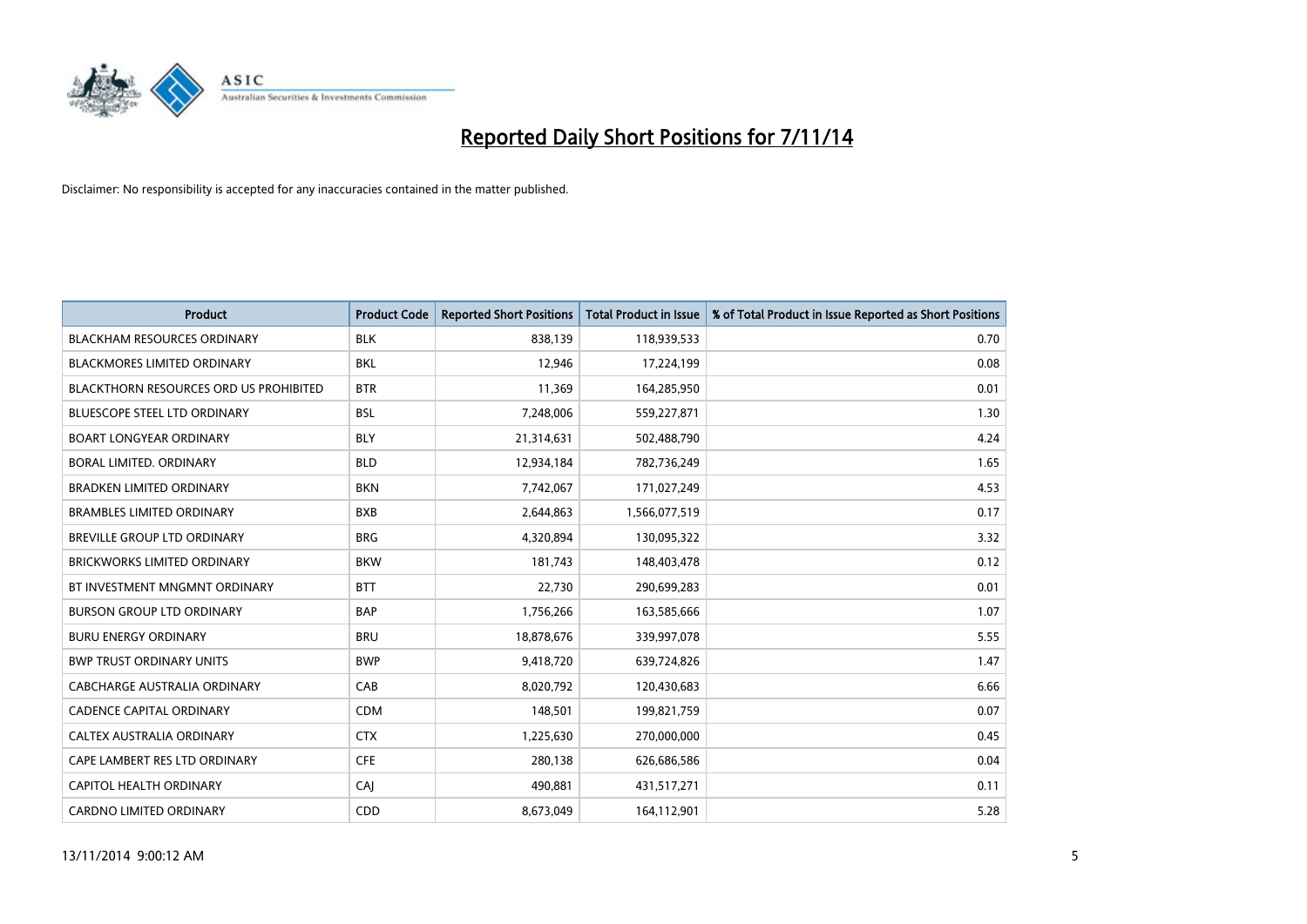

| <b>Product</b>                          | <b>Product Code</b> | <b>Reported Short Positions</b> | <b>Total Product in Issue</b> | % of Total Product in Issue Reported as Short Positions |
|-----------------------------------------|---------------------|---------------------------------|-------------------------------|---------------------------------------------------------|
| <b>CARINDALE PROPERTY UNIT</b>          | <b>CDP</b>          | 8.809                           | 70,000,000                    | 0.01                                                    |
| CARNARVON PETROLEUM ORDINARY            | <b>CVN</b>          | 2,676,599                       | 987,285,022                   | 0.27                                                    |
| CARSALES.COM LTD ORDINARY               | <b>CRZ</b>          | 15,011,127                      | 238,836,279                   | 6.29                                                    |
| CASH CONVERTERS ORDINARY                | CCV                 | 7,422,952                       | 431,476,525                   | 1.72                                                    |
| CEDAR WOODS PROP. ORDINARY              | <b>CWP</b>          | 115,919                         | 78,336,371                    | 0.15                                                    |
| CENTRAL PETROLEUM ORDINARY              | <b>CTP</b>          | 376,858                         | 368,718,957                   | 0.10                                                    |
| CFS RETAIL TRUST GRP STAPLED SECURITIES | <b>CFX</b>          | 5,639,198                       | 3,050,355,727                 | 0.18                                                    |
| <b>CHALLENGER LIMITED ORDINARY</b>      | <b>CGF</b>          | 348,699                         | 569,725,821                   | 0.06                                                    |
| CHANDLER MACLEOD LTD ORDINARY           | <b>CMG</b>          | 1,095                           | 547,985,086                   | 0.00                                                    |
| CHARTER HALL GROUP STAPLED US PROHIBIT. | <b>CHC</b>          | 410,936                         | 355,015,480                   | 0.12                                                    |
| <b>CHARTER HALL RETAIL UNITS</b>        | <b>CQR</b>          | 15,046,430                      | 372,893,153                   | 4.04                                                    |
| <b>CHORUS LIMITED ORDINARY</b>          | <b>CNU</b>          | 105,155                         | 396,369,767                   | 0.03                                                    |
| CLEARVIEW WEALTH LTD ORDINARY           | <b>CVW</b>          | 9,794                           | 578,453,260                   | 0.00                                                    |
| CLINUVEL PHARMACEUT. ORDINARY           | <b>CUV</b>          | 31,783                          | 42,466,435                    | 0.07                                                    |
| COAL OF AFRICA LTD ORDINARY             | <b>CZA</b>          | 426                             | 1,048,368,613                 | 0.00                                                    |
| COALSPUR MINES LTD ORDINARY             | <b>CPL</b>          | 586,921                         | 641,544,455                   | 0.09                                                    |
| COCA-COLA AMATIL ORDINARY               | <b>CCL</b>          | 26,501,536                      | 763,590,249                   | 3.47                                                    |
| COCHLEAR LIMITED ORDINARY               | <b>COH</b>          | 6,123,461                       | 57,081,775                    | 10.73                                                   |
| <b>COCKATOO COAL ORDINARY</b>           | <b>COK</b>          | 167,987                         | 4,560,196,928                 | 0.00                                                    |
| CODAN LIMITED ORDINARY                  | <b>CDA</b>          | 284,727                         | 176,969,924                   | 0.16                                                    |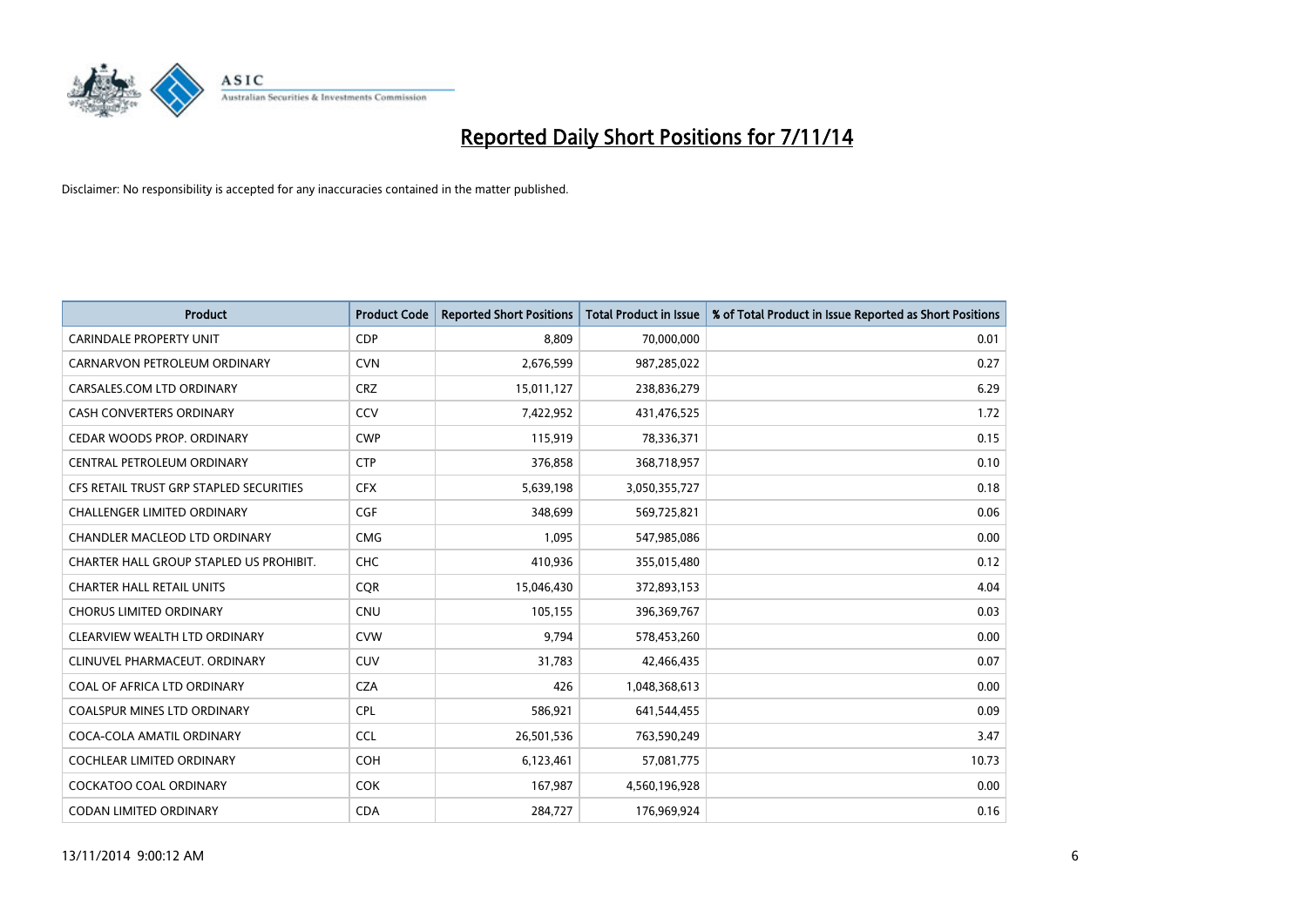

| <b>Product</b>                          | <b>Product Code</b> | <b>Reported Short Positions</b> | <b>Total Product in Issue</b> | % of Total Product in Issue Reported as Short Positions |
|-----------------------------------------|---------------------|---------------------------------|-------------------------------|---------------------------------------------------------|
| <b>COFFEY INTERNATIONAL ORDINARY</b>    | <b>COF</b>          | 19,379                          | 255,833,165                   | 0.01                                                    |
| <b>COKAL LTD ORDINARY</b>               | <b>CKA</b>          | 6,820                           | 471,487,926                   | 0.00                                                    |
| <b>COLLECTION HOUSE ORDINARY</b>        | <b>CLH</b>          | 3,626,962                       | 130,443,227                   | 2.78                                                    |
| <b>COLLINS FOODS LTD ORDINARY</b>       | <b>CKF</b>          | 100,000                         | 93,000,003                    | 0.11                                                    |
| COMMONWEALTH BANK, ORDINARY             | <b>CBA</b>          | 18,341,514                      | 1,621,319,194                 | 1.13                                                    |
| <b>COMPASS RESOURCES ORDINARY</b>       | <b>CMR</b>          | 7,472                           | 1,403,744,100                 | 0.00                                                    |
| <b>COMPUTERSHARE LTD ORDINARY</b>       | <b>CPU</b>          | 5,033,547                       | 556,203,079                   | 0.90                                                    |
| <b>COOPER ENERGY LTD ORDINARY</b>       | <b>COE</b>          | 187,443                         | 329,235,509                   | 0.06                                                    |
| CORP TRAVEL LIMITED ORDINARY            | <b>CTD</b>          | 229,025                         | 90,517,621                    | 0.25                                                    |
| <b>COVER-MORE GRP LTD ORDINARY</b>      | <b>CVO</b>          | 4,983,130                       | 317,750,000                   | 1.57                                                    |
| <b>CREDIT CORP GROUP ORDINARY</b>       | <b>CCP</b>          | 508,645                         | 46,296,407                    | 1.10                                                    |
| <b>CROMWELL PROP STAPLED SECURITIES</b> | <b>CMW</b>          | 4,909,938                       | 1,733,132,163                 | 0.28                                                    |
| <b>CROWE HORWATH AUS ORDINARY</b>       | <b>CRH</b>          | 1,058,824                       | 273,005,429                   | 0.39                                                    |
| <b>CROWN RESORTS LTD ORDINARY</b>       | <b>CWN</b>          | 7,961,176                       | 728,394,185                   | 1.09                                                    |
| <b>CSG LIMITED ORDINARY</b>             | CSV                 | 165,030                         | 279,648,511                   | 0.06                                                    |
| <b>CSL LIMITED ORDINARY</b>             | <b>CSL</b>          | 1,753,686                       | 475,265,536                   | 0.37                                                    |
| <b>CSR LIMITED ORDINARY</b>             | <b>CSR</b>          | 13,263,569                      | 506,000,315                   | 2.62                                                    |
| <b>CUDECO LIMITED ORDINARY</b>          | <b>CDU</b>          | 9,487,331                       | 235,425,143                   | 4.03                                                    |
| DATA#3 LIMITED ORDINARY                 | <b>DTL</b>          | 41,759                          | 153,974,950                   | 0.03                                                    |
| DECMIL GROUP LIMITED ORDINARY           | <b>DCG</b>          | 1,662,266                       | 168,657,794                   | 0.99                                                    |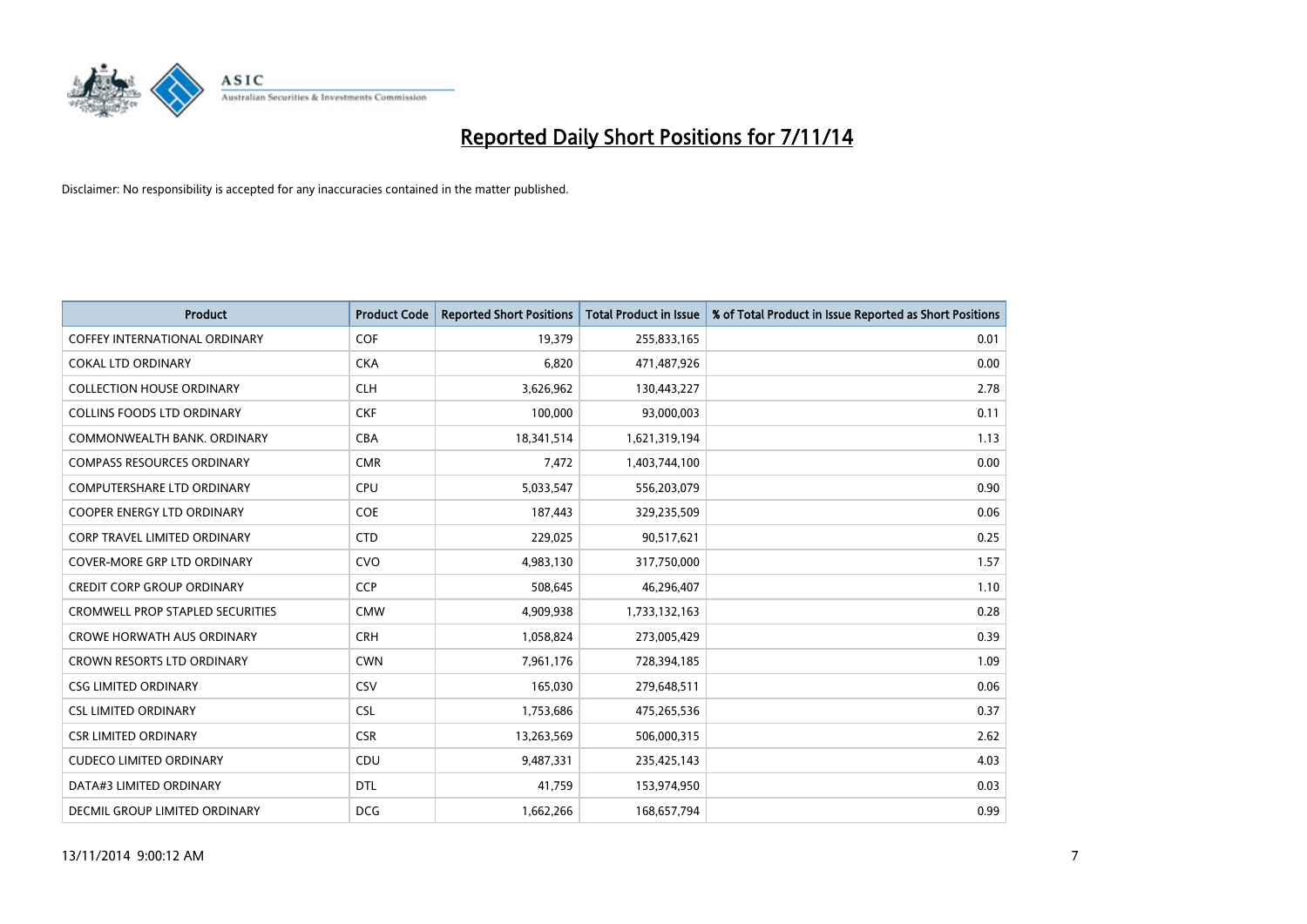

| <b>Product</b>                            | <b>Product Code</b> | <b>Reported Short Positions</b> | <b>Total Product in Issue</b> | % of Total Product in Issue Reported as Short Positions |
|-------------------------------------------|---------------------|---------------------------------|-------------------------------|---------------------------------------------------------|
| DEEP YELLOW LIMITED ORDINARY              | <b>DYL</b>          | 1,002                           | 1,891,196,227                 | 0.00                                                    |
| DEVINE LIMITED ORDINARY                   | <b>DVN</b>          | 2,047                           | 158,730,556                   | 0.00                                                    |
| DEXUS PROPERTY GROUP STAPLED UNIT DEF SET | <b>DXSDA</b>        | 2,153,558                       | 905,518,469                   | 0.24                                                    |
| DEXUS PROPERTY GROUP STAPLED UNITS        | <b>DXS</b>          | 987,622                         | 5,433,110,810                 | 0.02                                                    |
| DICK SMITH HLDGS ORDINARY                 | <b>DSH</b>          | 17,255,311                      | 236,511,364                   | 7.30                                                    |
| DISCOVERY METALS LTD ORDINARY             | <b>DML</b>          | 1,247,631                       | 644,039,581                   | 0.19                                                    |
| DOMINO PIZZA ENTERPR ORDINARY             | <b>DMP</b>          | 1,013,054                       | 86,160,773                    | 1.18                                                    |
| DONACO INTERNATIONAL ORDINARY             | <b>DNA</b>          | 6,028,495                       | 461,278,352                   | 1.31                                                    |
| DORAY MINERALS LTD ORDINARY               | <b>DRM</b>          | 170,504                         | 165,834,256                   | 0.10                                                    |
| DOWNER EDI LIMITED ORDINARY               | <b>DOW</b>          | 22,537,951                      | 435,399,975                   | 5.18                                                    |
| DRILLSEARCH ENERGY ORDINARY               | <b>DLS</b>          | 14,714,105                      | 461,101,450                   | 3.19                                                    |
| DUET GROUP STAPLED US PROHIBIT.           | <b>DUE</b>          | 8,905,699                       | 1,327,719,444                 | 0.67                                                    |
| DULUXGROUP LIMITED ORDINARY               | <b>DLX</b>          | 3,252,064                       | 383,503,942                   | 0.85                                                    |
| ECHO ENTERTAINMENT ORDINARY               | <b>EGP</b>          | 2,673,699                       | 825,672,730                   | 0.32                                                    |
| <b>ELDERS LIMITED ORDINARY</b>            | <b>ELD</b>          | 22,082,778                      | 837,232,507                   | 2.64                                                    |
| ELEMENTAL MINERALS ORDINARY               | <b>ELM</b>          | 94,536                          | 381,850,877                   | 0.02                                                    |
| <b>EMECO HOLDINGS ORDINARY</b>            | <b>EHL</b>          | 9,412,611                       | 599,675,707                   | 1.57                                                    |
| ENERGY RESOURCES ORDINARY 'A'             | <b>ERA</b>          | 11,737,865                      | 517,725,062                   | 2.27                                                    |
| <b>ENERGY WORLD CORPOR, ORDINARY</b>      | <b>EWC</b>          | 46,682,681                      | 1,734,166,672                 | 2.69                                                    |
| ENVESTRA LIMITED ORDINARY                 | ENV                 | 76,856                          | 1,796,808,474                 | 0.00                                                    |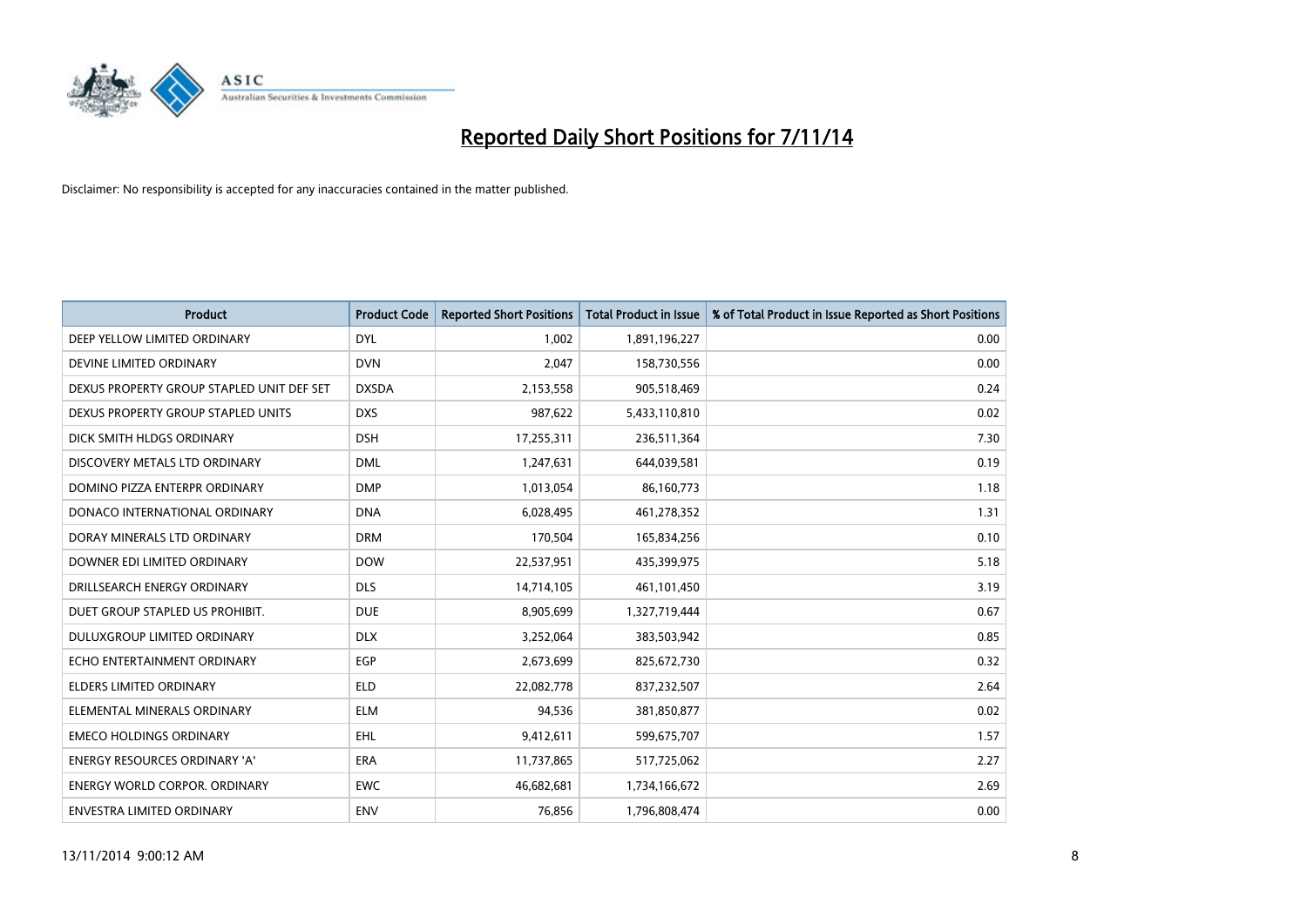

| <b>Product</b>                         | <b>Product Code</b> | <b>Reported Short Positions</b> | <b>Total Product in Issue</b> | % of Total Product in Issue Reported as Short Positions |
|----------------------------------------|---------------------|---------------------------------|-------------------------------|---------------------------------------------------------|
| EQUATORIAL RES LTD ORDINARY            | EQX                 | 33                              | 122,185,353                   | 0.00                                                    |
| EQUITY TRUSTEES ORDINARY               | EQT                 | 26,413                          | 19,269,445                    | 0.14                                                    |
| ERM POWER LIMITED ORDINARY             | <b>EPW</b>          | 718,229                         | 240,826,607                   | 0.30                                                    |
| EVOLUTION MINING LTD ORDINARY          | <b>EVN</b>          | 44,940,068                      | 714,921,647                   | 6.29                                                    |
| FAIRFAX MEDIA LTD ORDINARY             | <b>FXI</b>          | 57,740,433                      | 2,351,955,725                 | 2.45                                                    |
| <b>FANTASTIC HOLDINGS ORDINARY</b>     | <b>FAN</b>          | 14,663                          | 103,257,398                   | 0.01                                                    |
| <b>FAR LTD ORDINARY</b>                | <b>FAR</b>          | 8,789,213                       | 3,126,808,427                 | 0.28                                                    |
| FEDERATION CNTRES ORD/UNIT STAPLED SEC | <b>FDC</b>          | 261,340                         | 1,427,641,565                 | 0.02                                                    |
| FEDERATION CNTRES STAPLED SEC. DEF SET | <b>FDCDA</b>        | 1,177,495                       | 1,427,641,565                 | 0.08                                                    |
| FISHER & PAYKEL H. ORDINARY            | <b>FPH</b>          | 23,166                          | 556,443,825                   | 0.00                                                    |
| FLEETWOOD CORP ORDINARY                | <b>FWD</b>          | 1,602,407                       | 60,679,412                    | 2.64                                                    |
| FLETCHER BUILDING ORDINARY             | <b>FBU</b>          | 1,391,616                       | 687,854,788                   | 0.20                                                    |
| FLEXIGROUP LIMITED ORDINARY            | FXL                 | 5,103,732                       | 304,096,060                   | 1.68                                                    |
| FLIGHT CENTRE TRAVEL ORDINARY          | <b>FLT</b>          | 6,291,314                       | 100,712,408                   | 6.25                                                    |
| FLINDERS MINES LTD ORDINARY            | <b>FMS</b>          | 420,990                         | 2,400,995,602                 | 0.02                                                    |
| <b>FOCUS MINERALS LTD ORDINARY</b>     | <b>FML</b>          | 10,680,947                      | 9,137,375,877                 | 0.12                                                    |
| <b>FOLKESTONE EDU TRUST UNITS</b>      | <b>FET</b>          | 1,267,229                       | 205,992,922                   | 0.62                                                    |
| FONTERRA SHARE FUND ORDINARY UNITS     | <b>FSF</b>          | 100,083                         | 120,626,791                   | 0.08                                                    |
| FORTESCUE METALS GRP ORDINARY          | <b>FMG</b>          | 291,689,623                     | 3,113,798,151                 | 9.37                                                    |
| FREEDOM FOOD LTD ORDINARY              | <b>FNP</b>          | 25,451                          | 152,689,663                   | 0.02                                                    |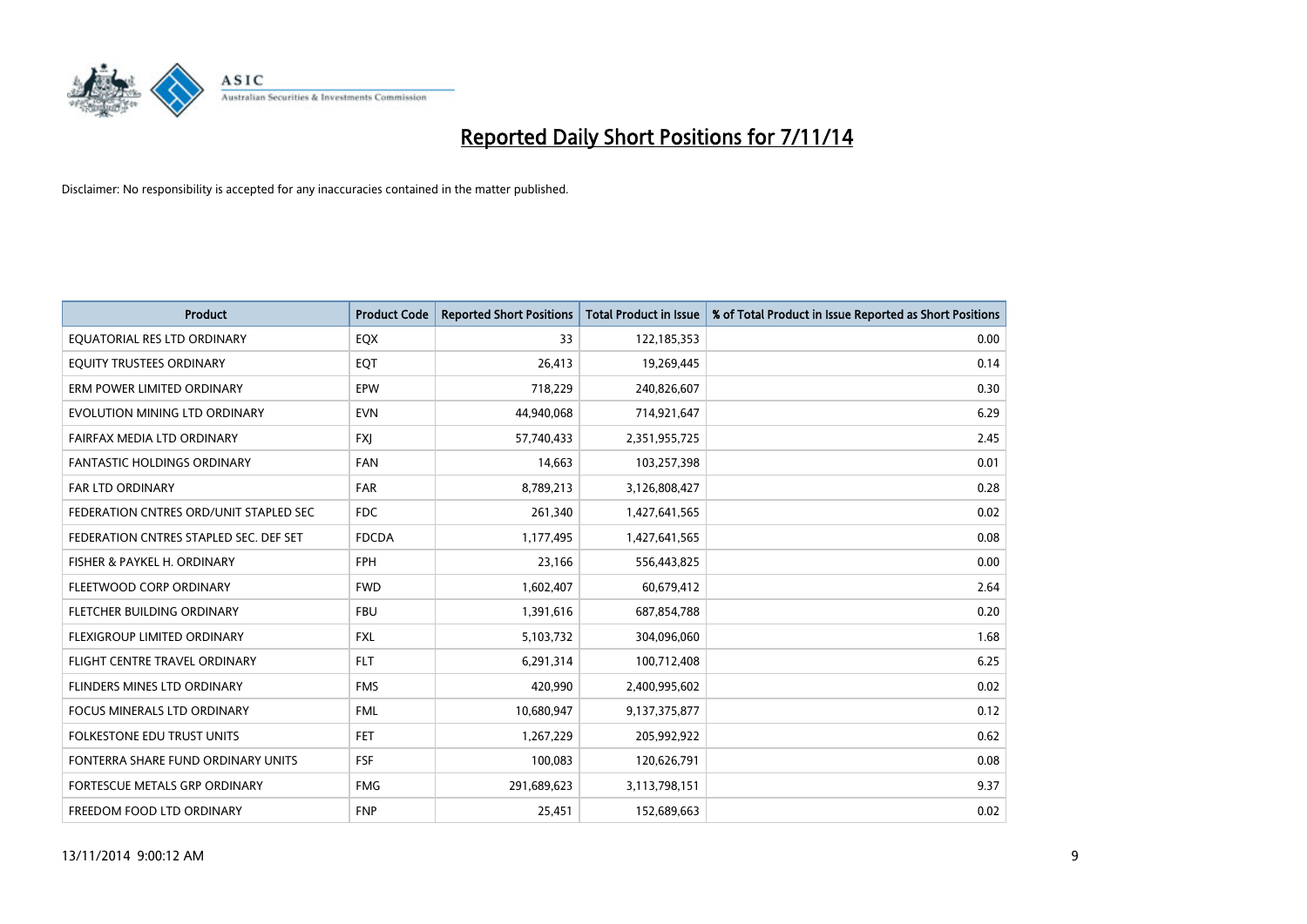

| <b>Product</b>                               | <b>Product Code</b> | <b>Reported Short Positions</b> | <b>Total Product in Issue</b> | % of Total Product in Issue Reported as Short Positions |
|----------------------------------------------|---------------------|---------------------------------|-------------------------------|---------------------------------------------------------|
| <b>FUNTASTIC LIMITED ORDINARY</b>            | <b>FUN</b>          | 370,000                         | 669,869,723                   | 0.06                                                    |
| <b>G.U.D. HOLDINGS ORDINARY</b>              | <b>GUD</b>          | 2,604,656                       | 70,939,492                    | 3.67                                                    |
| <b>G8 EDUCATION LIMITED ORDINARY</b>         | <b>GEM</b>          | 10,202,063                      | 353,691,630                   | 2.88                                                    |
| <b>GALAXY RESOURCES ORDINARY</b>             | <b>GXY</b>          | 1,436,403                       | 1,064,496,654                 | 0.13                                                    |
| <b>GBST HOLDINGS., ORDINARY</b>              | GBT                 | 12,264                          | 66,561,725                    | 0.02                                                    |
| <b>GDI PROPERTY GRP STAPLED SECURITIES</b>   | GDI                 | 474,792                         | 567,575,025                   | 0.08                                                    |
| <b>GENESIS ENERGY LTD ORDINARY</b>           | <b>GNE</b>          | 1,000                           | 1,000,000,000                 | 0.00                                                    |
| <b>GENTRACK GROUP LTD ORDINARY</b>           | <b>GTK</b>          | 2,922                           | 72,699,510                    | 0.00                                                    |
| <b>GENWORTH MORTGAGE ORDINARY</b>            | <b>GMA</b>          | 4,020,398                       | 650,000,000                   | 0.62                                                    |
| <b>GEODYNAMICS LIMITED ORDINARY</b>          | GDY                 | 819                             | 435,880,130                   | 0.00                                                    |
| <b>GINDALBIE METALS LTD ORDINARY</b>         | GBG                 | 34,501,672                      | 1,495,306,811                 | 2.31                                                    |
| <b>GOLD ROAD RES LTD ORDINARY</b>            | GOR                 | 1,148,978                       | 592,811,895                   | 0.19                                                    |
| <b>GOODMAN FIELDER, ORDINARY</b>             | <b>GFF</b>          | 5,291,928                       | 1,955,559,207                 | 0.27                                                    |
| <b>GOODMAN GROUP STAPLED</b>                 | <b>GMG</b>          | 7,694,070                       | 1,745,460,061                 | 0.44                                                    |
| <b>GPT GROUP STAPLED SEC.</b>                | GPT                 | 5,809,279                       | 1,685,460,955                 | 0.34                                                    |
| <b>GRAINCORP LIMITED A CLASS ORDINARY</b>    | <b>GNC</b>          | 9,748,597                       | 228,855,628                   | 4.26                                                    |
| <b>GRANGE RESOURCES. ORDINARY</b>            | GRR                 | 8,545,170                       | 1,157,097,869                 | 0.74                                                    |
| <b>GREENCROSS LIMITED ORDINARY</b>           | <b>GXL</b>          | 2,350,233                       | 111,447,503                   | 2.11                                                    |
| <b>GREENLAND MIN EN LTD ORDINARY</b>         | GGG                 | 459,977                         | 669,389,552                   | 0.07                                                    |
| <b>GREENLAND MIN EN LTD RIGHTS 26-JUN-14</b> | GGGR                | 3,842                           | 88,685,050                    | 0.00                                                    |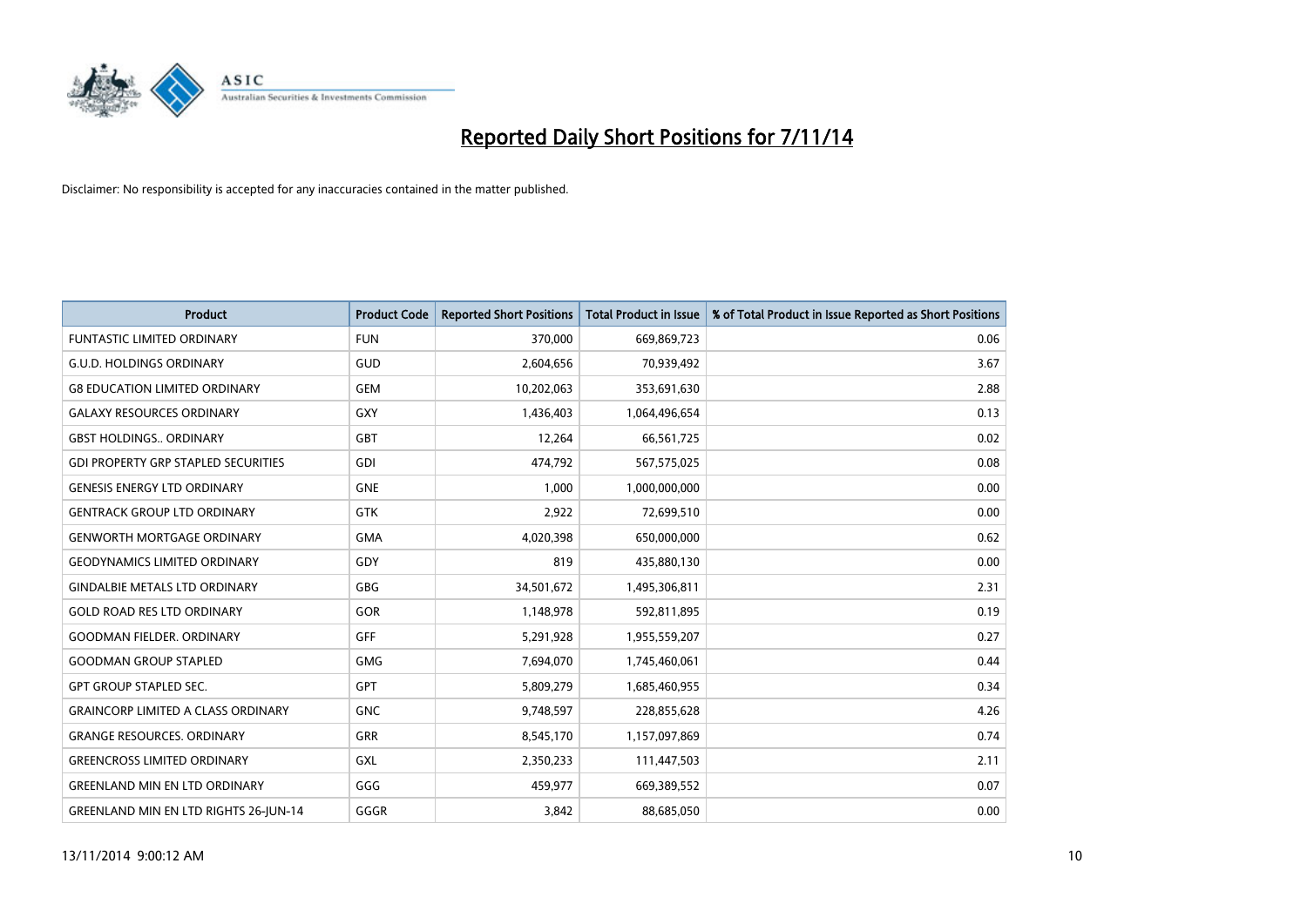

| <b>Product</b>                                   | <b>Product Code</b> | <b>Reported Short Positions</b> | <b>Total Product in Issue</b> | % of Total Product in Issue Reported as Short Positions |
|--------------------------------------------------|---------------------|---------------------------------|-------------------------------|---------------------------------------------------------|
| <b>GROWTHPOINT PROPERTY ORD/UNIT STAPLED SEC</b> | GOZ                 | 1,540,095                       | 554,562,240                   | 0.28                                                    |
| <b>GRYPHON MINERALS LTD ORDINARY</b>             | <b>GRY</b>          | 2,464,218                       | 401,115,935                   | 0.61                                                    |
| <b>GUILDFORD COAL LTD ORDINARY</b>               | <b>GUF</b>          | 77,890                          | 845,205,594                   | 0.01                                                    |
| <b>GWA GROUP LTD ORDINARY</b>                    | <b>GWA</b>          | 13,558,681                      | 306,533,770                   | 4.42                                                    |
| HANSEN TECHNOLOGIES ORDINARY                     | <b>HSN</b>          | 17,214                          | 163,214,381                   | 0.01                                                    |
| <b>HARVEY NORMAN ORDINARY</b>                    | <b>HVN</b>          | 46,499,372                      | 1,062,316,784                 | 4.38                                                    |
| <b>HEALTHSCOPE LIMITED, ORDINARY</b>             | <b>HSO</b>          | 2,472,337                       | 1,732,094,838                 | 0.14                                                    |
| <b>HENDERSON GROUP CDI 1:1</b>                   | <b>HGG</b>          | 6,875,104                       | 773,175,573                   | 0.89                                                    |
| HFA HOLDINGS LIMITED ORDINARY                    | <b>HFA</b>          | 3,809                           | 162,147,897                   | 0.00                                                    |
| <b>HIGHLANDS PACIFIC ORDINARY</b>                | <b>HIG</b>          | 3,153                           | 918,694,336                   | 0.00                                                    |
| HILLGROVE RES LTD ORDINARY                       | <b>HGO</b>          | 96,258                          | 147,711,123                   | 0.07                                                    |
| <b>HILLS LTD ORDINARY</b>                        | HIL                 | 1,108,687                       | 231,985,526                   | 0.48                                                    |
| HORIZON OIL LIMITED ORDINARY                     | <b>HZN</b>          | 31,773,397                      | 1,301,981,265                 | 2.44                                                    |
| <b>HOTEL PROPERTY STAPLED</b>                    | <b>HPI</b>          | 29,168                          | 143,883,216                   | 0.02                                                    |
| HUON AQUACULTURE GRP ORDINARY                    | <b>HUO</b>          | 840,914                         | 87,337,207                    | 0.96                                                    |
| <b>ICAR ASIA LTD ORDINARY</b>                    | ICO                 | 482,961                         | 193,188,846                   | 0.25                                                    |
| ICON ENERGY LIMITED ORDINARY                     | <b>ICN</b>          | 100,000                         | 615,774,351                   | 0.02                                                    |
| <b>IINET LIMITED ORDINARY</b>                    | <b>IIN</b>          | 7,709,734                       | 162,163,526                   | 4.75                                                    |
| <b>ILUKA RESOURCES ORDINARY</b>                  | ILU                 | 33,679,804                      | 418,700,517                   | 8.04                                                    |
| <b>IMDEX LIMITED ORDINARY</b>                    | <b>IMD</b>          | 2,535,651                       | 216,203,136                   | 1.17                                                    |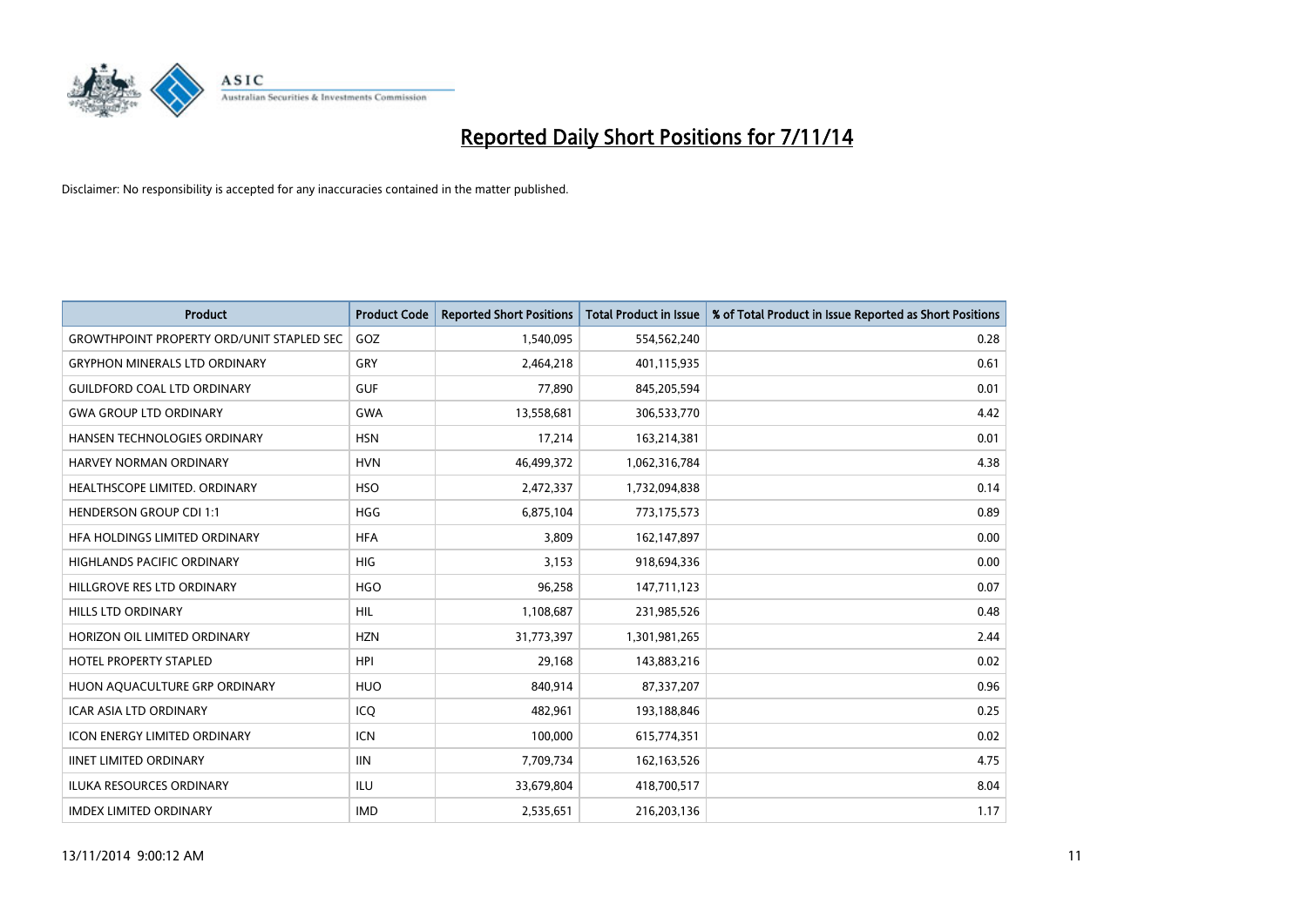

| <b>Product</b>                                | <b>Product Code</b> | <b>Reported Short Positions</b> | <b>Total Product in Issue</b> | % of Total Product in Issue Reported as Short Positions |
|-----------------------------------------------|---------------------|---------------------------------|-------------------------------|---------------------------------------------------------|
| <b>IMX RESOURCES LTD ORDINARY</b>             | <b>IXR</b>          |                                 | 507,497,146                   | 0.00                                                    |
| <b>INCITEC PIVOT ORDINARY</b>                 | IPL                 | 40,548,465                      | 1,654,998,197                 | 2.45                                                    |
| <b>INDEPENDENCE GROUP ORDINARY</b>            | <b>IGO</b>          | 911,948                         | 234,256,573                   | 0.39                                                    |
| INDOPHIL RESOURCES ORDINARY                   | <b>IRN</b>          | 4,975,250                       | 1,203,146,194                 | 0.41                                                    |
| <b>INDUSTRIA REIT STAPLED</b>                 | <b>IDR</b>          | 286,815                         | 125,000,001                   | 0.23                                                    |
| <b>INFIGEN ENERGY STAPLED SECURITIES</b>      | <b>IFN</b>          | 2,719,669                       | 767,887,581                   | 0.35                                                    |
| <b>INFOMEDIA LTD ORDINARY</b>                 | <b>IFM</b>          | 1,258,301                       | 306,954,355                   | 0.41                                                    |
| INGENIA GROUP STAPLED SECURITIES              | <b>INA</b>          | 2,788,596                       | 878,851,911                   | 0.32                                                    |
| <b>INSURANCE AUSTRALIA ORDINARY</b>           | IAG                 | 16,564,931                      | 2,341,618,048                 | 0.71                                                    |
| <b>INTREPID MINES ORDINARY</b>                | <b>IAU</b>          | 4,406,053                       | 557,654,880                   | 0.79                                                    |
| <b>INVESTA OFFICE FUND STAPLED SECURITIES</b> | <b>IOF</b>          | 884,673                         | 614,047,458                   | 0.14                                                    |
| <b>INVOCARE LIMITED ORDINARY</b>              | <b>IVC</b>          | 4,920,032                       | 110,030,298                   | 4.47                                                    |
| <b>IOOF HOLDINGS LTD ORDINARY</b>             | IFL.                | 13,590,262                      | 300,133,752                   | 4.53                                                    |
| <b>IPROPERTY GROUP LTD ORDINARY</b>           | <b>IPP</b>          | 1,311,364                       | 181,703,204                   | 0.72                                                    |
| <b>IRESS LIMITED ORDINARY</b>                 | <b>IRE</b>          | 5,409,470                       | 159,097,319                   | 3.40                                                    |
| <b>ISELECT LTD ORDINARY</b>                   | <b>ISU</b>          | 858,645                         | 261,489,894                   | 0.33                                                    |
| <b>ISENTIA GROUP LTD ORDINARY</b>             | <b>ISD</b>          | 211,093                         | 200,000,001                   | 0.11                                                    |
| <b>ISENTRIC LTD. ORDINARY</b>                 | ICU                 | 134,432                         | 76,746,962                    | 0.18                                                    |
| JAMES HARDIE INDUST CHESS DEPOSITARY INT      | <b>IHX</b>          | 7,119,405                       | 444,933,946                   | 1.60                                                    |
| JAPARA HEALTHCARE LT ORDINARY                 | <b>IHC</b>          | 6,795,013                       | 263,046,592                   | 2.58                                                    |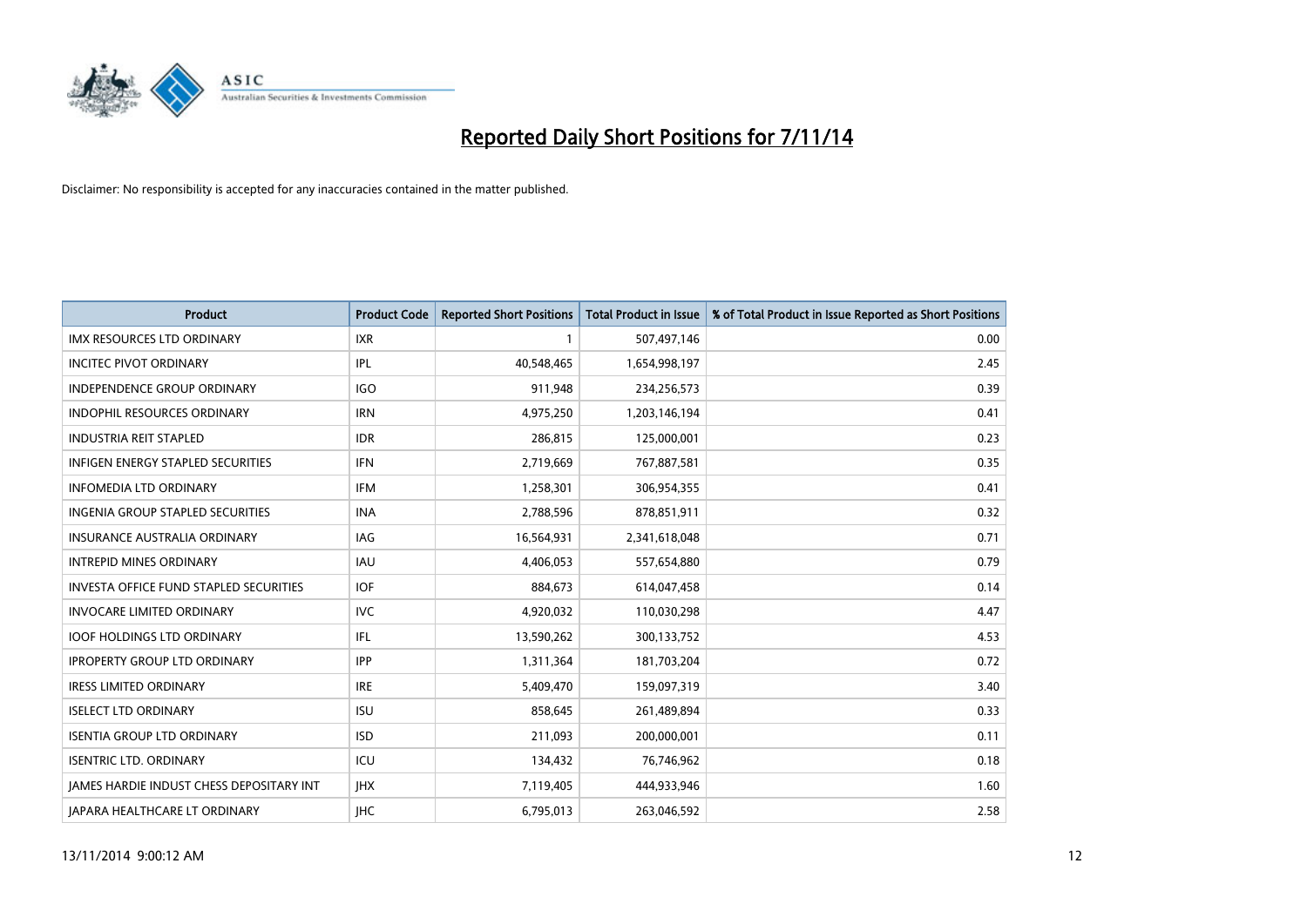

| <b>Product</b>                        | <b>Product Code</b> | <b>Reported Short Positions</b> | <b>Total Product in Issue</b> | % of Total Product in Issue Reported as Short Positions |
|---------------------------------------|---------------------|---------------------------------|-------------------------------|---------------------------------------------------------|
| <b>JB HI-FI LIMITED ORDINARY</b>      | <b>IBH</b>          | 12,266,620                      | 98,947,309                    | 12.40                                                   |
| KAGARA LTD ORDINARY                   | KZL                 | 34,720                          | 798,953,117                   | 0.00                                                    |
| KAROON GAS AUSTRALIA ORDINARY         | <b>KAR</b>          | 17,180,379                      | 250,085,718                   | 6.87                                                    |
| KATHMANDU HOLD LTD ORDINARY           | <b>KMD</b>          | 3,956,525                       | 201,318,944                   | 1.97                                                    |
| <b>KBL MINING LIMITED ORDINARY</b>    | <b>KBL</b>          | 1,820                           | 393,535,629                   | 0.00                                                    |
| KINGSGATE CONSOLID. ORDINARY          | <b>KCN</b>          | 23,797,137                      | 223,584,937                   | 10.64                                                   |
| KINGSROSE MINING LTD ORDINARY         | <b>KRM</b>          | 426,348                         | 358,611,493                   | 0.12                                                    |
| KOGI IRON LTD ORDINARY                | <b>KFE</b>          | 2,361,553                       | 376,669,836                   | 0.63                                                    |
| LANTERN HOTEL GRP UNITS/ORD STAPLED   | <b>LTN</b>          | 1.000                           | 883,202,130                   | 0.00                                                    |
| LEIGHTON HOLDINGS ORDINARY            | LEI                 | 5,760,768                       | 338,503,563                   | 1.70                                                    |
| LEND LEASE GROUP UNIT/ORD STAPLED     | LLC                 | 2,476,365                       | 579,596,726                   | 0.43                                                    |
| LIQUEFIED NATURAL ORDINARY            | LNG                 | 7,665,226                       | 461,423,201                   | 1.66                                                    |
| LONESTAR RESO LTD ORDINARY            | <b>LNR</b>          | 322,817                         | 752,187,211                   | 0.04                                                    |
| LUCAPA DIAMOND LTD ORDINARY           | LOM                 | 32,428                          | 181,851,630                   | 0.02                                                    |
| LYNAS CORPORATION ORDINARY            | <b>LYC</b>          | 85,213,263                      | 3,370,878,205                 | 2.53                                                    |
| M2 GRP LTD ORDINARY                   | <b>MTU</b>          | 3,386,372                       | 180,974,848                   | 1.87                                                    |
| MACA LIMITED ORDINARY                 | <b>MLD</b>          | 254,605                         | 232,676,373                   | 0.11                                                    |
| MACMAHON HOLDINGS ORDINARY            | <b>MAH</b>          | 539,632                         | 1,261,699,966                 | 0.04                                                    |
| MACO ATLAS ROADS GRP ORDINARY STAPLED | <b>MOA</b>          | 7,303,759                       | 511,538,852                   | 1.43                                                    |
| MACQUARIE GROUP LTD ORDINARY          | <b>MOG</b>          | 1,717,897                       | 321,202,994                   | 0.53                                                    |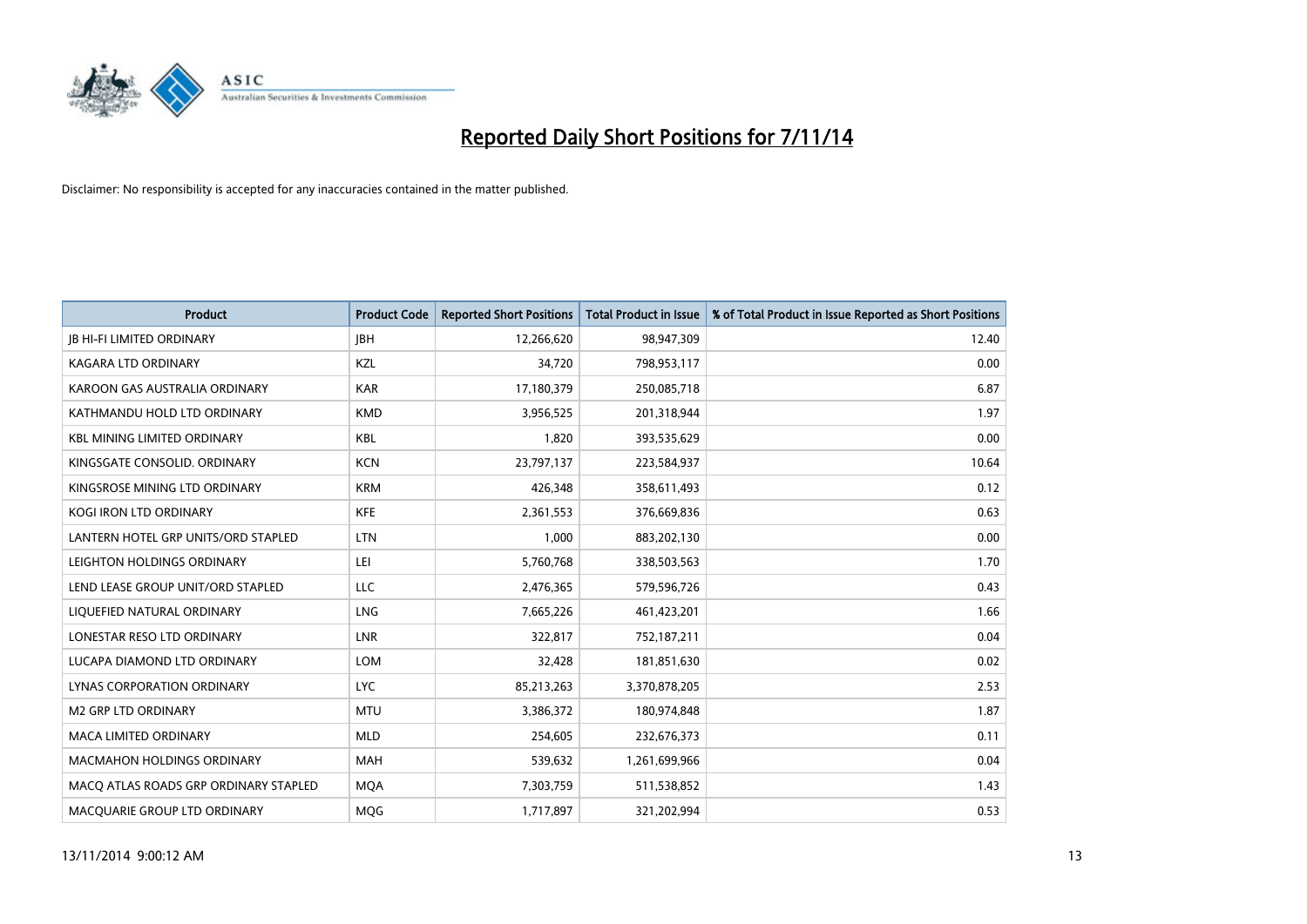

| <b>Product</b>                       | <b>Product Code</b> | <b>Reported Short Positions</b> | <b>Total Product in Issue</b> | % of Total Product in Issue Reported as Short Positions |
|--------------------------------------|---------------------|---------------------------------|-------------------------------|---------------------------------------------------------|
| MAGELLAN FIN GRP LTD ORDINARY        | <b>MFG</b>          | 3,733,837                       | 159,575,536                   | 2.34                                                    |
| MANTRA GROUP LTD ORDINARY            | <b>MTR</b>          | 3,979,553                       | 249,471,229                   | 1.60                                                    |
| <b>MATRIX C &amp; E LTD ORDINARY</b> | <b>MCE</b>          | 2,599,182                       | 94,555,428                    | 2.75                                                    |
| <b>MAVERICK DRILLING ORDINARY</b>    | <b>MAD</b>          | 2,815,576                       | 544,321,602                   | 0.52                                                    |
| <b>MAXITRANS INDUSTRIES ORDINARY</b> | <b>MXI</b>          | 13,125                          | 185,075,653                   | 0.01                                                    |
| MAYNE PHARMA LTD ORDINARY            | <b>MYX</b>          | 10,803,731                      | 587,948,337                   | 1.84                                                    |
| MCMILLAN SHAKESPEARE ORDINARY        | <b>MMS</b>          | 1,162,031                       | 77,525,801                    | 1.50                                                    |
| MCPHERSON'S LTD ORDINARY             | <b>MCP</b>          | 10,011                          | 95,434,645                    | 0.01                                                    |
| MEDUSA MINING LTD ORDINARY           | <b>MML</b>          | 16,450,794                      | 207,794,301                   | 7.92                                                    |
| MERIDIAN ENERGY INSTALMENT RECEIPTS  | <b>MEZCA</b>        | 200,000                         | 1,255,413,626                 | 0.02                                                    |
| <b>MERMAID MARINE ORDINARY</b>       | <b>MRM</b>          | 19,448,874                      | 368,666,221                   | 5.28                                                    |
| MESOBLAST LIMITED ORDINARY           | <b>MSB</b>          | 20,964,758                      | 321,696,029                   | 6.52                                                    |
| METALS X LIMITED ORDINARY            | <b>MLX</b>          | 3,096,161                       | 1,655,826,110                 | 0.19                                                    |
| METCASH LIMITED ORDINARY             | <b>MTS</b>          | 123,544,052                     | 903,309,574                   | 13.68                                                   |
| METMINCO LIMITED ORDINARY            | <b>MNC</b>          | 32,000                          | 1,796,381,542                 | 0.00                                                    |
| MIGHTY RIVER POWER ORDINARY          | <b>MYT</b>          | 3,285,133                       | 1,400,012,517                 | 0.23                                                    |
| MINCOR RESOURCES NL ORDINARY         | <b>MCR</b>          | 31,317                          | 188,208,274                   | 0.02                                                    |
| MINERAL DEPOSITS ORDINARY            | <b>MDL</b>          | 1,092,857                       | 103,676,341                   | 1.05                                                    |
| MINERAL RESOURCES, ORDINARY          | <b>MIN</b>          | 19,322,796                      | 187,270,274                   | 10.32                                                   |
| MINT WIRELESS ORDINARY               | <b>MNW</b>          | 2,471                           | 470,372,395                   | 0.00                                                    |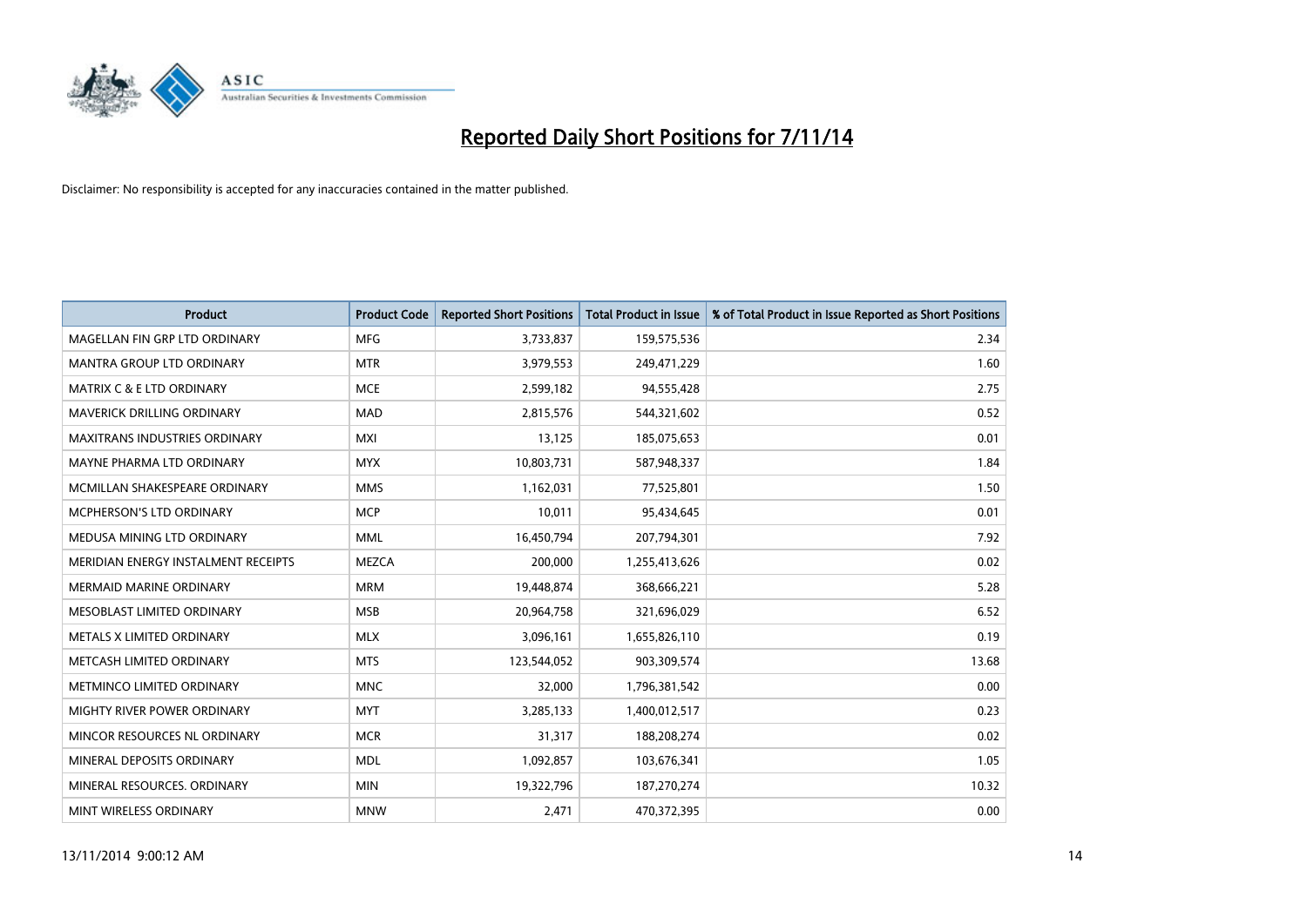

| <b>Product</b>                     | <b>Product Code</b> | <b>Reported Short Positions</b> | <b>Total Product in Issue</b> | % of Total Product in Issue Reported as Short Positions |
|------------------------------------|---------------------|---------------------------------|-------------------------------|---------------------------------------------------------|
| MIRABELA NICKEL LTD ORDINARY       | <b>MBN</b>          | 199,842                         | 929,710,216                   | 0.02                                                    |
| MIRVAC GROUP STAPLED SECURITIES    | <b>MGR</b>          | 2,390,170                       | 3,697,197,370                 | 0.06                                                    |
| MOLOPO ENERGY LTD ORDINARY         | <b>MPO</b>          | 31,118                          | 248,705,730                   | 0.01                                                    |
| <b>MONADELPHOUS GROUP ORDINARY</b> | <b>MND</b>          | 7,580,377                       | 92,998,380                    | 8.15                                                    |
| MONASH IVE GROUP LTD ORDINARY      | MVF                 | 550,812                         | 231,081,089                   | 0.24                                                    |
| MORTGAGE CHOICE LTD ORDINARY       | MOC                 | 1,086                           | 123,879,296                   | 0.00                                                    |
| <b>MOUNT GIBSON IRON ORDINARY</b>  | <b>MGX</b>          | 37,306,001                      | 1,090,805,085                 | 3.42                                                    |
| MULTIPLEX SITES SITES              | <b>MXUPA</b>        | 2,479                           | 4,500,000                     | 0.06                                                    |
| <b>MYER HOLDINGS LTD ORDINARY</b>  | <b>MYR</b>          | 102,349,684                     | 585,689,551                   | 17.48                                                   |
| NANOSONICS LIMITED ORDINARY        | <b>NAN</b>          | 2,007,055                       | 264,332,826                   | 0.76                                                    |
| NATIONAL AUST. BANK ORDINARY       | <b>NAB</b>          | 19,340,700                      | 2,365,790,790                 | 0.82                                                    |
| NATIONAL STORAGE STAPLED           | <b>NSR</b>          | 919,664                         | 290,831,660                   | 0.32                                                    |
| NAVITAS LIMITED ORDINARY           | <b>NVT</b>          | 3,098,118                       | 376,037,813                   | 0.82                                                    |
| NEARMAP LTD ORDINARY               | <b>NEA</b>          | 1,362,780                       | 338,146,101                   | 0.40                                                    |
| NEON ENERGY LIMITED ORDINARY       | <b>NEN</b>          | 140,474                         | 553,037,848                   | 0.03                                                    |
| NEW HOPE CORPORATION ORDINARY      | <b>NHC</b>          | 1,401,927                       | 830,999,449                   | 0.17                                                    |
| NEWCREST MINING ORDINARY           | <b>NCM</b>          | 11,418,263                      | 766,510,971                   | 1.49                                                    |
| NEWS CORP A NON-VOTING CDI         | <b>NWSLV</b>        | 209,744                         | 2,692,304                     | 7.79                                                    |
| NEWS CORP B VOTING CDI             | <b>NWS</b>          | 2,350,607                       | 23,433,427                    | 10.03                                                   |
| NEWSAT LIMITED ORDINARY            | <b>NWT</b>          | 6,777,586                       | 613,199,841                   | 1.11                                                    |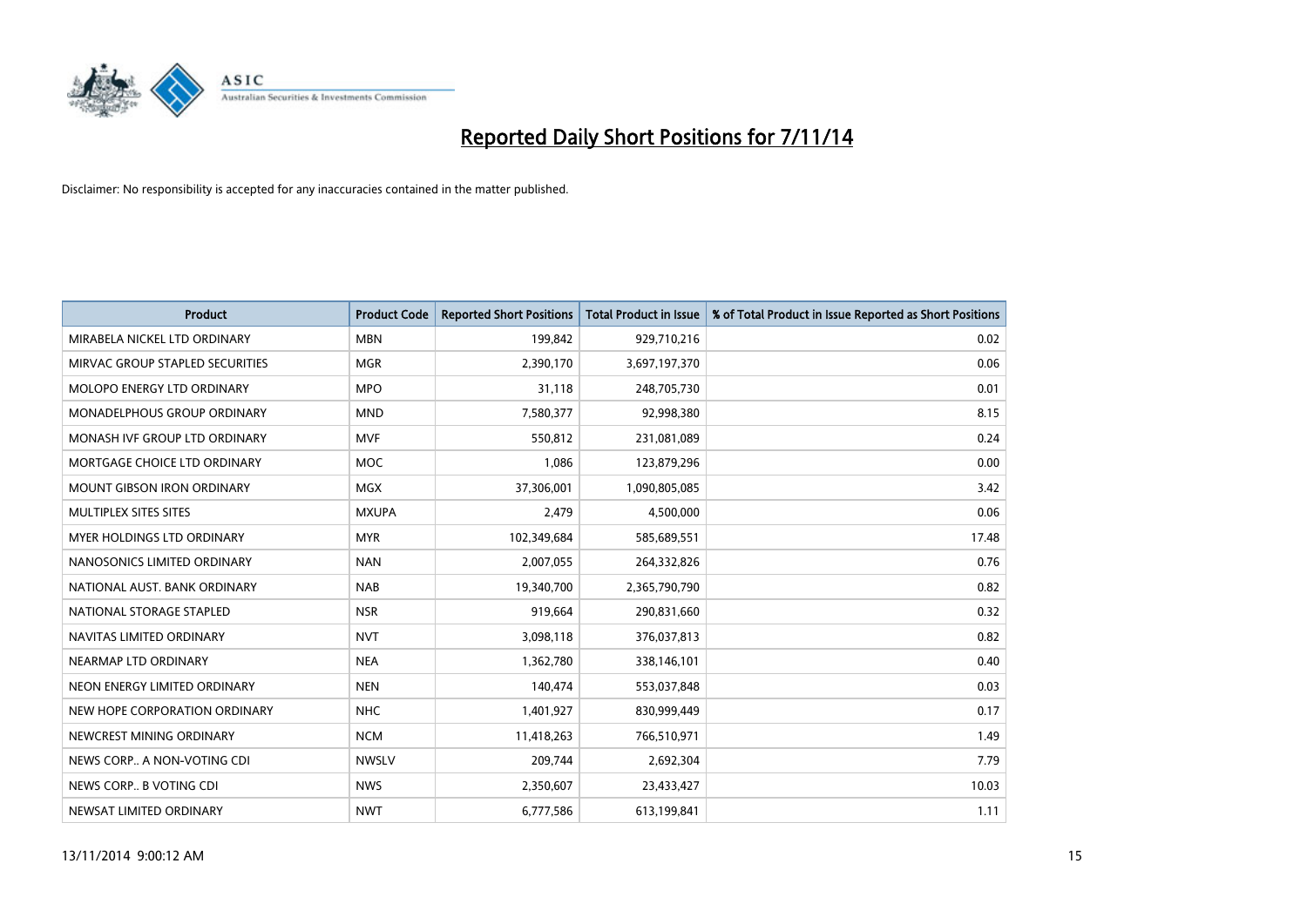

| <b>Product</b>                         | <b>Product Code</b> | <b>Reported Short Positions</b> | <b>Total Product in Issue</b> | % of Total Product in Issue Reported as Short Positions |
|----------------------------------------|---------------------|---------------------------------|-------------------------------|---------------------------------------------------------|
| NEXTDC LIMITED ORDINARY                | <b>NXT</b>          | 18,932,546                      | 193,154,486                   | 9.80                                                    |
| NEXUS ENERGY LIMITED ORDINARY          | <b>NXS</b>          | 83,983                          | 1,330,219,459                 | 0.01                                                    |
| NIB HOLDINGS LIMITED ORDINARY          | <b>NHF</b>          | 2,207,028                       | 439,004,182                   | 0.50                                                    |
| NINE ENTERTAINMENT ORDINARY            | <b>NEC</b>          | 10,362,109                      | 940,295,023                   | 1.10                                                    |
| NOBLE MINERAL RES ORDINARY             | <b>NMG</b>          | 2,365,726                       | 666,397,952                   | 0.36                                                    |
| NORTHERN IRON LTD ORDINARY             | <b>NFE</b>          | 11,392                          | 484,405,314                   | 0.00                                                    |
| NORTHERN STAR ORDINARY                 | <b>NST</b>          | 13,352,456                      | 592,256,718                   | 2.25                                                    |
| NOVION PROPERTY GRP STAPLED SECURITIES | <b>NVN</b>          | 12,893,145                      | 3,050,355,727                 | 0.42                                                    |
| NRW HOLDINGS LIMITED ORDINARY          | <b>NWH</b>          | 8,623,178                       | 278,888,011                   | 3.09                                                    |
| NUFARM LIMITED ORDINARY                | <b>NUF</b>          | 12,171,179                      | 264,367,746                   | 4.60                                                    |
| NUPLEX INDUSTRIES ORDINARY             | <b>NPX</b>          | 1,000                           | 198,125,827                   | 0.00                                                    |
| OCEANAGOLD CORP. CHESS DEPOSITARY INT  | <b>OGC</b>          | 1,987,887                       | 301,520,186                   | 0.66                                                    |
| OIL SEARCH LTD ORDINARY                | OSH                 | 4,647,485                       | 1,522,692,587                 | 0.31                                                    |
| OM HOLDINGS LIMITED ORDINARY           | OMH                 | 58,082                          | 733,423,337                   | 0.01                                                    |
| ORBIS GOLD LTD ORDINARY                | <b>OBS</b>          | 10,000                          | 249,886,056                   | 0.00                                                    |
| ORICA LIMITED ORDINARY                 | ORI                 | 18,240,043                      | 372,743,291                   | 4.89                                                    |
| ORIGIN ENERGY ORDINARY                 | <b>ORG</b>          | 7,665,477                       | 1,106,302,799                 | 0.69                                                    |
| OROCOBRE LIMITED ORDINARY              | <b>ORE</b>          | 2,607,168                       | 132,041,911                   | 1.97                                                    |
| ORORA LIMITED ORDINARY                 | <b>ORA</b>          | 7,408,628                       | 1,206,684,923                 | 0.61                                                    |
| OROTONGROUP LIMITED ORDINARY           | <b>ORL</b>          | 250,341                         | 40,880,902                    | 0.61                                                    |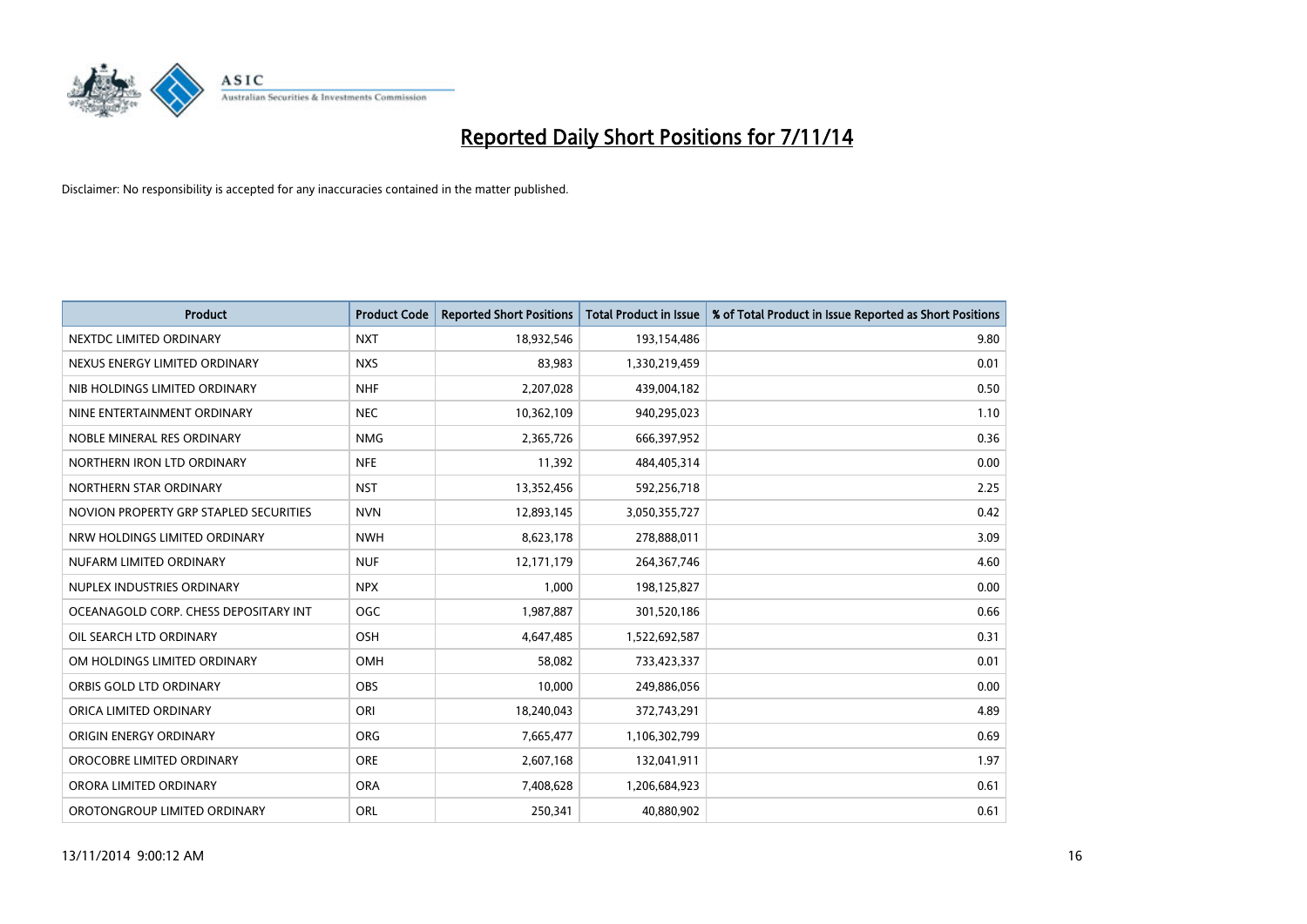

| <b>Product</b>                | <b>Product Code</b> | <b>Reported Short Positions</b> | <b>Total Product in Issue</b> | % of Total Product in Issue Reported as Short Positions |
|-------------------------------|---------------------|---------------------------------|-------------------------------|---------------------------------------------------------|
| <b>OZ MINERALS ORDINARY</b>   | <b>OZL</b>          | 15,784,909                      | 303,470,022                   | 5.20                                                    |
| OZFOREX GROUP LTD ORDINARY    | <b>OFX</b>          | 7,141,478                       | 240,000,000                   | 2.98                                                    |
| PACIFIC BRANDS ORDINARY       | <b>PBG</b>          | 68,673,968                      | 917,226,291                   | 7.49                                                    |
| PACT GROUP HLDGS LTD ORDINARY | <b>PGH</b>          | 2,839,670                       | 294,097,961                   | 0.97                                                    |
| PALADIN ENERGY LTD ORDINARY   | <b>PDN</b>          | 115,817,645                     | 964,894,574                   | 12.00                                                   |
| PANAUST LIMITED ORDINARY      | <b>PNA</b>          | 75,806                          | 636,599,496                   | 0.01                                                    |
| PANORAMIC RESOURCES ORDINARY  | PAN                 | 183,971                         | 322,275,824                   | 0.06                                                    |
| PANTERRA GOLD LTD ORDINARY    | PGI                 | $\mathbf{1}$                    | 822,241,166                   | 0.00                                                    |
| PAPERLINX LIMITED ORDINARY    | <b>PPX</b>          | 44,691                          | 665, 181, 261                 | 0.01                                                    |
| PAPILLON RES LTD ORDINARY     | <b>PIR</b>          | 112,616                         | 356,976,210                   | 0.03                                                    |
| PATTIES FOODS LTD ORDINARY    | PFL                 | 9,001                           | 139,144,338                   | 0.01                                                    |
| PEET LIMITED ORDINARY         | <b>PPC</b>          | 53,325                          | 438,587,714                   | 0.01                                                    |
| PERPETUAL LIMITED ORDINARY    | <b>PPT</b>          | 1,154,069                       | 46,574,426                    | 2.48                                                    |
| PERSEUS MINING LTD ORDINARY   | PRU                 | 22,178,380                      | 526,656,401                   | 4.21                                                    |
| PHARMAXIS LTD ORDINARY        | <b>PXS</b>          | 501,000                         | 309,637,849                   | 0.16                                                    |
| PHOSPHAGENICS LTD. ORDINARY   | POH                 | 43,750                          | 1,261,965,957                 | 0.00                                                    |
| PLATINUM ASSET ORDINARY       | <b>PTM</b>          | 2,695,730                       | 580,841,982                   | 0.46                                                    |
| PLATINUM AUSTRALIA ORDINARY   | <b>PLA</b>          | 836,027                         | 504,968,043                   | 0.17                                                    |
| PMP LIMITED ORDINARY          | <b>PMP</b>          | 27,581                          | 323,781,124                   | 0.01                                                    |
| POSEIDON NICK LTD ORDINARY    | <b>POS</b>          | 1,111,196                       | 601,024,910                   | 0.18                                                    |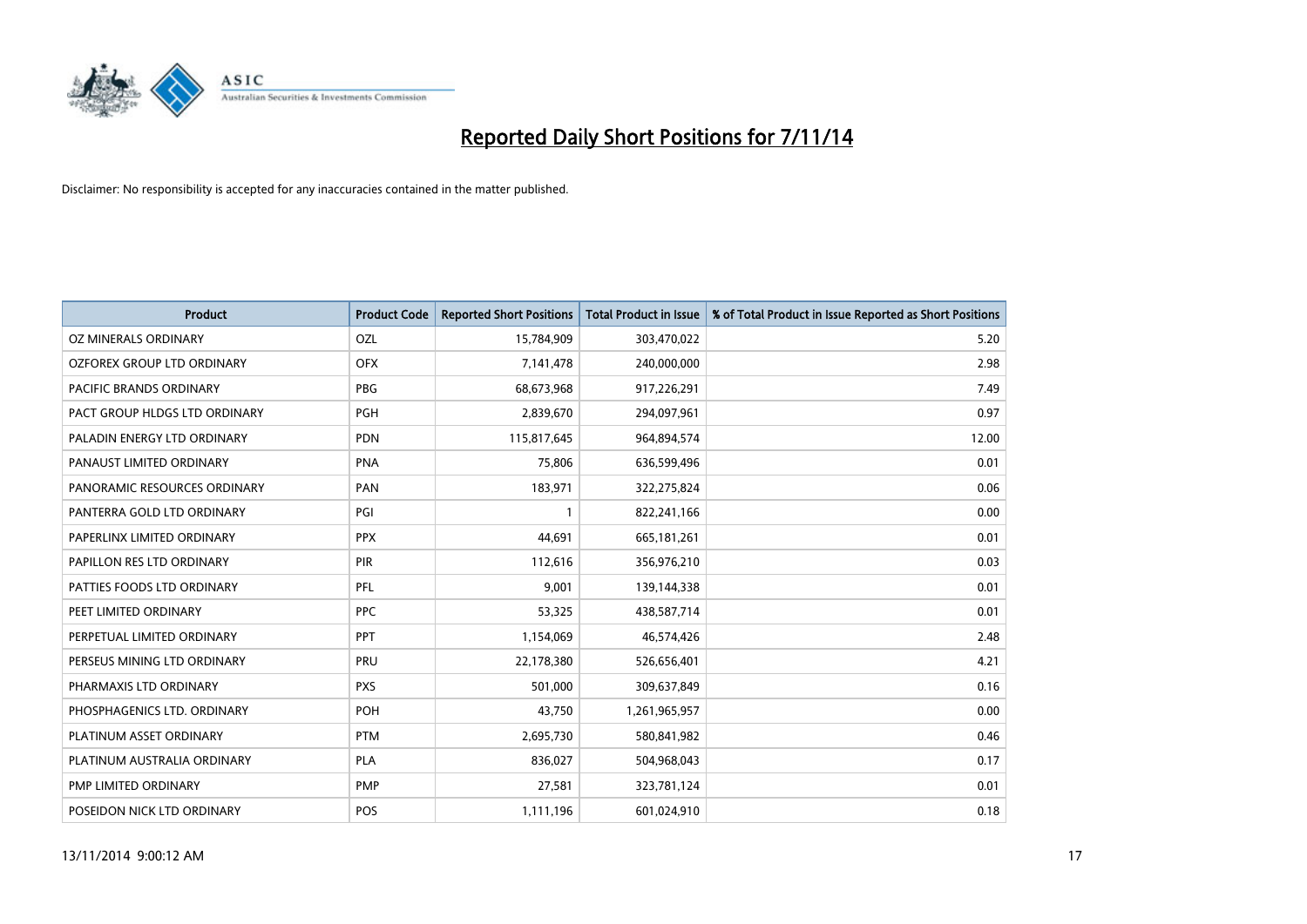

| <b>Product</b>                      | <b>Product Code</b> | <b>Reported Short Positions</b> | <b>Total Product in Issue</b> | % of Total Product in Issue Reported as Short Positions |
|-------------------------------------|---------------------|---------------------------------|-------------------------------|---------------------------------------------------------|
| PRANA BIOTECHNOLOGY ORDINARY        | PBT                 | 2,875,943                       | 488,936,960                   | 0.59                                                    |
| PREMIER INVESTMENTS ORDINARY        | <b>PMV</b>          | 231,249                         | 155,714,874                   | 0.15                                                    |
| PRIMARY HEALTH CARE ORDINARY        | <b>PRY</b>          | 25,836,562                      | 512,130,550                   | 5.04                                                    |
| PRIME MEDIA GRP LTD ORDINARY        | <b>PRT</b>          | 1,465,668                       | 366,330,303                   | 0.40                                                    |
| PROGRAMMED ORDINARY                 | <b>PRG</b>          | 151,932                         | 118,651,911                   | 0.13                                                    |
| PURA VIDA ENERGY NL ORDINARY        | <b>PVD</b>          | 26,216                          | 130,130,698                   | 0.02                                                    |
| <b>QANTAS AIRWAYS ORDINARY</b>      | QAN                 | 29,606,957                      | 2,196,330,250                 | 1.35                                                    |
| OBE INSURANCE GROUP ORDINARY        | QBE                 | 21,495,053                      | 1,364,945,301                 | 1.57                                                    |
| <b>QUBE HOLDINGS LTD ORDINARY</b>   | <b>QUB</b>          | 4,391,181                       | 1,054,428,076                 | 0.42                                                    |
| RAMELIUS RESOURCES ORDINARY         | <b>RMS</b>          | 1,500                           | 468,795,168                   | 0.00                                                    |
| RAMSAY HEALTH CARE ORDINARY         | <b>RHC</b>          | 536,986                         | 202,081,252                   | 0.27                                                    |
| <b>RCG CORPORATION LTD ORDINARY</b> | <b>RCG</b>          | 317,246                         | 263,808,625                   | 0.12                                                    |
| <b>RCR TOMLINSON ORDINARY</b>       | <b>RCR</b>          | 319,061                         | 139,000,806                   | 0.23                                                    |
| <b>REA GROUP ORDINARY</b>           | <b>REA</b>          | 1,798,917                       | 131,714,699                   | 1.37                                                    |
| RECALL HOLDINGS LTD ORDINARY        | <b>REC</b>          | 6,305,025                       | 313,149,677                   | 2.01                                                    |
| <b>RECKON LIMITED ORDINARY</b>      | <b>RKN</b>          | 1,376,787                       | 112,084,762                   | 1.23                                                    |
| <b>RED 5 LIMITED ORDINARY</b>       | <b>RED</b>          | 174,740                         | 759,451,008                   | 0.02                                                    |
| <b>RED FORK ENERGY ORDINARY</b>     | <b>RFE</b>          | 333,124                         | 501,051,719                   | 0.07                                                    |
| REDBANK ENERGY LTD ORDINARY         | <b>AEJ</b>          | 13                              | 786,287                       | 0.00                                                    |
| REED RESOURCES LTD ORDINARY         | <b>RDR</b>          | 2,000                           | 499,453,895                   | 0.00                                                    |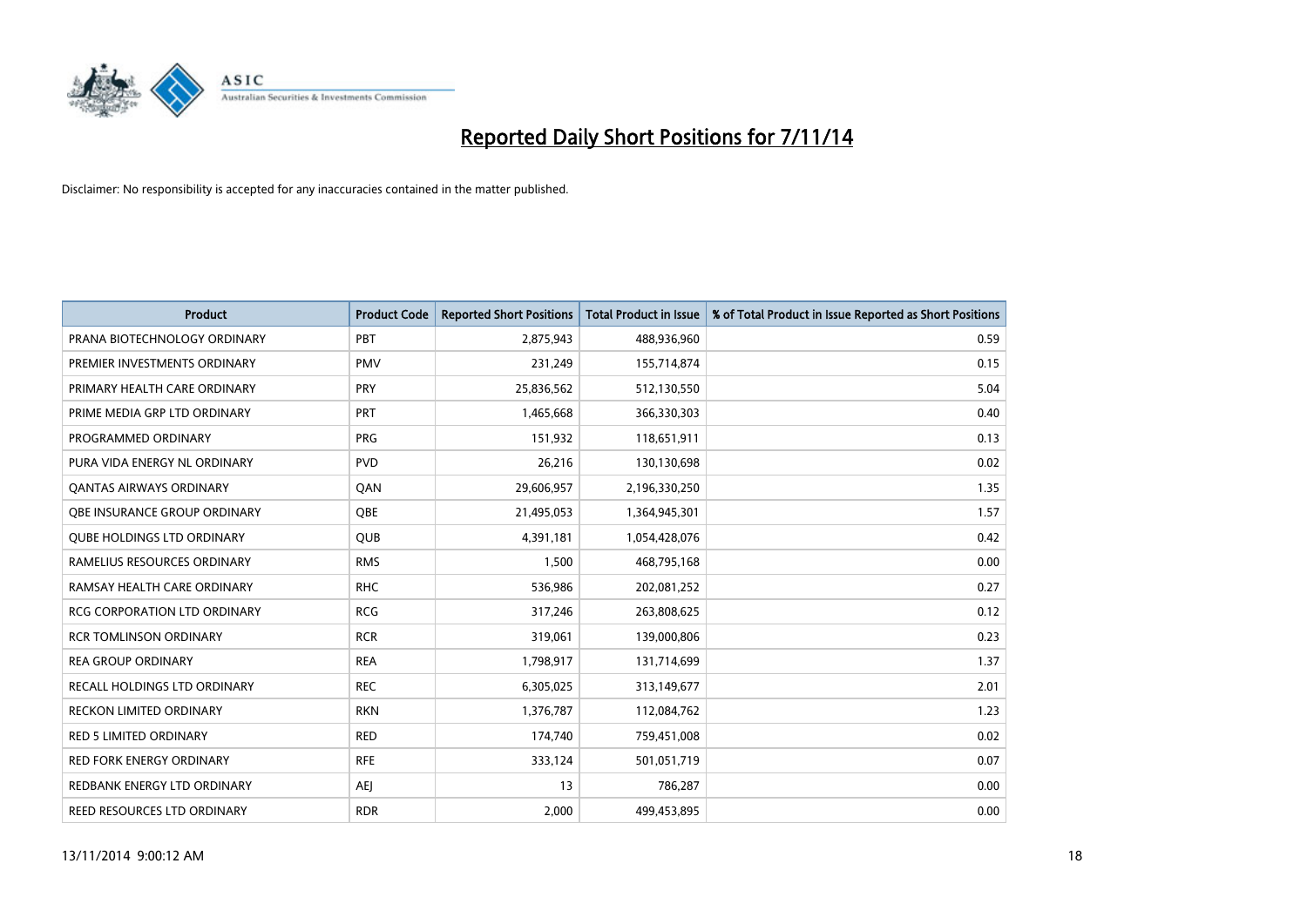

| <b>Product</b>                               | <b>Product Code</b> | <b>Reported Short Positions</b> | <b>Total Product in Issue</b> | % of Total Product in Issue Reported as Short Positions |
|----------------------------------------------|---------------------|---------------------------------|-------------------------------|---------------------------------------------------------|
| REGIS HEALTHCARE LTD ORDINARY                | <b>REG</b>          | 385,540                         | 300,345,797                   | 0.13                                                    |
| <b>REGIS RESOURCES ORDINARY</b>              | <b>RRL</b>          | 51,188,894                      | 499,781,595                   | 10.24                                                   |
| RESMED INC CDI 10:1                          | <b>RMD</b>          | 35,772,022                      | 1,397,522,030                 | 2.56                                                    |
| RESOLUTE MINING ORDINARY                     | <b>RSG</b>          | 10,968,894                      | 641,189,223                   | 1.71                                                    |
| <b>RESOURCE GENERATION ORDINARY</b>          | <b>RES</b>          | 1,220                           | 581,380,338                   | 0.00                                                    |
| <b>RETAIL FOOD GROUP ORDINARY</b>            | <b>RFG</b>          | 5,926,116                       | 154,379,893                   | 3.84                                                    |
| REX MINERALS LIMITED ORDINARY                | <b>RXM</b>          | 1,073,293                       | 220,519,784                   | 0.49                                                    |
| <b>RIDLEY CORPORATION ORDINARY</b>           | <b>RIC</b>          | 10,035                          | 307,817,071                   | 0.00                                                    |
| RIO TINTO LIMITED ORDINARY                   | <b>RIO</b>          | 5,912,884                       | 435,758,720                   | 1.36                                                    |
| ROC OIL COMPANY ORDINARY                     | <b>ROC</b>          | 1,455,755                       | 687,618,400                   | 0.21                                                    |
| ROX RESOURCES ORDINARY                       | <b>RXL</b>          | 3,778,494                       | 849,673,095                   | 0.44                                                    |
| ROYAL WOLF HOLDINGS ORDINARY                 | <b>RWH</b>          | 209,381                         | 100,387,052                   | 0.21                                                    |
| SAI GLOBAL LIMITED ORDINARY                  | SAI                 | 650,040                         | 211,726,802                   | 0.31                                                    |
| SALMAT LIMITED ORDINARY                      | <b>SLM</b>          | 101,385                         | 159,812,799                   | 0.06                                                    |
| SAMSON OIL & GAS LTD ORDINARY                | SSN                 | 16,142,040                      | 2,837,782,022                 | 0.57                                                    |
| SANDFIRE RESOURCES ORDINARY                  | <b>SFR</b>          | 3,121,565                       | 155,840,968                   | 2.00                                                    |
| <b>SANTOS LTD ORDINARY</b>                   | <b>STO</b>          | 8,702,253                       | 982,269,847                   | 0.89                                                    |
| SARACEN MINERAL ORDINARY                     | <b>SAR</b>          | 6,509,349                       | 792,784,738                   | 0.82                                                    |
| <b>SCA PROPERTY GROUP STAPLED SECURITIES</b> | SCP                 | 17,928,060                      | 648,628,320                   | 2.76                                                    |
| <b>SCENTRE GRP STAPLED</b>                   | SCG                 | 31,770,457                      | 5,324,296,678                 | 0.60                                                    |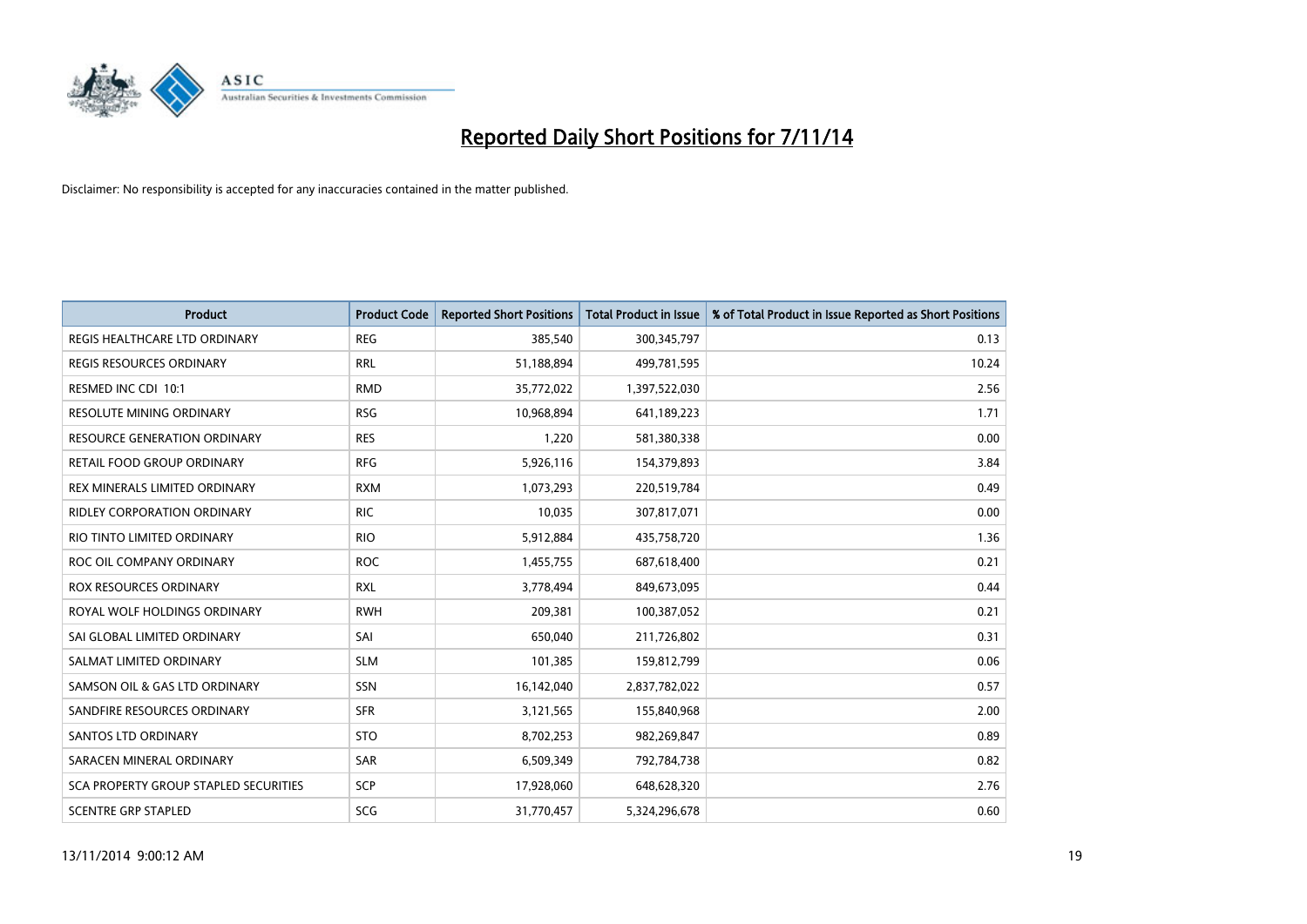

| <b>Product</b>                           | <b>Product Code</b> | <b>Reported Short Positions</b> | <b>Total Product in Issue</b> | % of Total Product in Issue Reported as Short Positions |
|------------------------------------------|---------------------|---------------------------------|-------------------------------|---------------------------------------------------------|
| SEDGMAN LIMITED ORDINARY                 | <b>SDM</b>          | 1,128,550                       | 227,059,277                   | 0.50                                                    |
| SEEK LIMITED ORDINARY                    | <b>SEK</b>          | 11,390,443                      | 342,335,122                   | 3.33                                                    |
| SELECT HARVESTS ORDINARY                 | <b>SHV</b>          | 1,268,004                       | 70,940,874                    | 1.79                                                    |
| SENEX ENERGY LIMITED ORDINARY            | <b>SXY</b>          | 49,904,368                      | 1,149,657,377                 | 4.34                                                    |
| SERVICE STREAM ORDINARY                  | <b>SSM</b>          | 30                              | 386,389,873                   | 0.00                                                    |
| SEVEN GROUP HOLDINGS ORDINARY            | <b>SVW</b>          | 1,657,893                       | 300,660,933                   | 0.55                                                    |
| SEVEN WEST MEDIA LTD ORDINARY            | SWM                 | 18,765,322                      | 999,160,872                   | 1.88                                                    |
| SEYMOUR WHYTE LTD ORDINARY               | SWL                 | 28,099                          | 87,647,595                    | 0.03                                                    |
| SIGMA PHARMACEUTICAL ORDINARY            | <b>SIP</b>          | 22,025,518                      | 1,108,086,575                 | 1.99                                                    |
| SILEX SYSTEMS ORDINARY                   | <b>SLX</b>          | 8,383,247                       | 170,467,339                   | 4.92                                                    |
| SILVER CHEF LIMITED ORDINARY             | <b>SIV</b>          | 26,814                          | 29,640,865                    | 0.09                                                    |
| SILVER LAKE RESOURCE ORDINARY            | <b>SLR</b>          | 26,154,557                      | 503,233,971                   | 5.20                                                    |
| SIMS METAL MGMT LTD ORDINARY             | SGM                 | 15,345,891                      | 204,633,630                   | 7.50                                                    |
| SINGAPORE TELECOMM. CHESS DEPOSITARY INT | SGT                 | 705,228                         | 115,837,110                   | 0.61                                                    |
| SINO GAS ENERGY ORDINARY                 | <b>SEH</b>          | 11,589,187                      | 1,542,672,358                 | 0.75                                                    |
| SIRIUS RESOURCES NL ORDINARY             | <b>SIR</b>          | 15,229,628                      | 341,438,269                   | 4.46                                                    |
| SIRTEX MEDICAL ORDINARY                  | <b>SRX</b>          | 90,225                          | 56,524,273                    | 0.16                                                    |
| SKILLED GROUP LTD ORDINARY               | <b>SKE</b>          | 6,820,033                       | 235,753,791                   | 2.89                                                    |
| <b>SKY NETWORK ORDINARY</b>              | <b>SKT</b>          | 11,528,539                      | 389,139,785                   | 2.96                                                    |
| SKYCITY ENT GRP LTD ORDINARY             | <b>SKC</b>          | 7,996,769                       | 592,857,388                   | 1.35                                                    |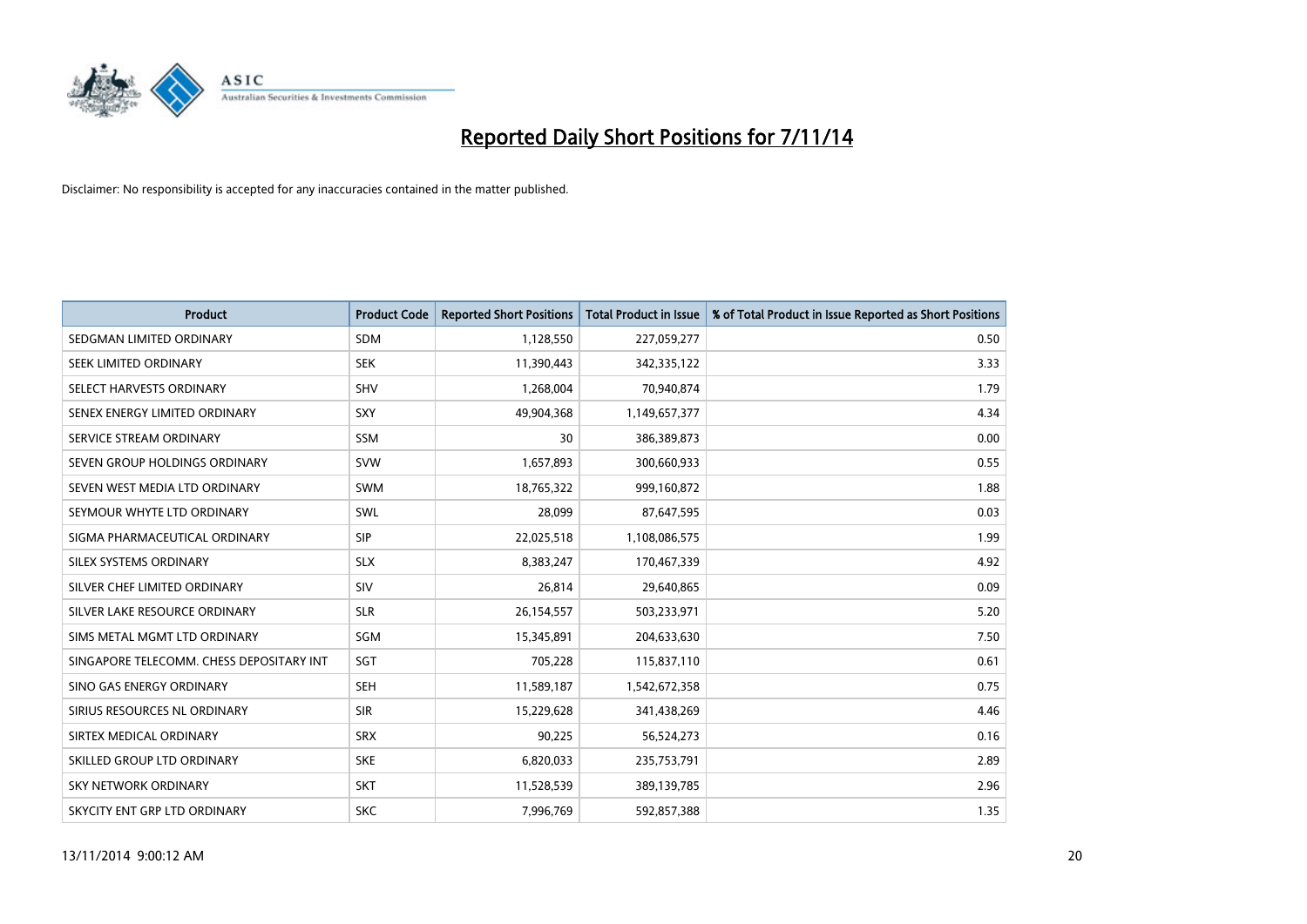

| <b>Product</b>                           | <b>Product Code</b> | <b>Reported Short Positions</b> | <b>Total Product in Issue</b> | % of Total Product in Issue Reported as Short Positions |
|------------------------------------------|---------------------|---------------------------------|-------------------------------|---------------------------------------------------------|
| <b>SLATER &amp; GORDON ORDINARY</b>      | SGH                 | 3,185,229                       | 205,744,600                   | 1.55                                                    |
| SMARTGRP CORPORATION ORDINARY            | <b>SIQ</b>          | 70,757                          | 101,461,150                   | 0.07                                                    |
| SMS MANAGEMENT, ORDINARY                 | <b>SMX</b>          | 1,775,934                       | 69,394,537                    | 2.56                                                    |
| SONIC HEALTHCARE ORDINARY                | SHL                 | 2,594,346                       | 401,171,556                   | 0.65                                                    |
| SOUL PATTINSON (W.H) ORDINARY            | SOL                 | 16,599                          | 239,395,320                   | 0.01                                                    |
| SP AUSNET STAPLED SECURITIES             | <b>SPN</b>          | 619,998                         | 3,425,244,162                 | 0.02                                                    |
| SPARK INFRASTRUCTURE STAPLED US PROHIBT. | SKI                 | 12,926,251                      | 1,466,360,128                 | 0.88                                                    |
| SPARK NEW ZEALAND ORDINARY               | <b>SPK</b>          | 13,244,506                      | 1,834,767,958                 | 0.72                                                    |
| SPDR 200 FUND ETF UNITS                  | <b>STW</b>          | 146,775                         | 46,546,865                    | 0.32                                                    |
| SPECIALTY FASHION ORDINARY               | SFH                 | 101,997                         | 192,236,121                   | 0.05                                                    |
| SPOTLESS GRP HLD LTD ORDINARY            | <b>SPO</b>          | 32,031,130                      | 1,098,290,178                 | 2.92                                                    |
| ST BARBARA LIMITED ORDINARY              | <b>SBM</b>          | 9,559,744                       | 494,269,192                   | 1.93                                                    |
| STARPHARMA HOLDINGS ORDINARY             | <b>SPL</b>          | 13,764,072                      | 319,008,325                   | 4.31                                                    |
| STEADFAST GROUP LTD ORDINARY             | SDF                 | 8,728,055                       | 503,352,992                   | 1.73                                                    |
| STH CRS ELECT ENGNR ORDINARY             | <b>SXE</b>          | 1,576                           | 161,523,130                   | 0.00                                                    |
| STHN CROSS MEDIA ORDINARY                | SXL                 | 43,052,820                      | 731,319,622                   | 5.89                                                    |
| STOCKLAND UNITS/ORD STAPLED              | SGP                 | 9,018,415                       | 2,348,746,744                 | 0.38                                                    |
| STRAITS RES LTD. ORDINARY                | SRQ                 | 20,370                          | 1,217,730,293                 | 0.00                                                    |
| STRIKE ENERGY LTD ORDINARY               | <b>STX</b>          | 4,000                           | 833,330,946                   | 0.00                                                    |
| STW COMMUNICATIONS ORDINARY              | SGN                 | 5,030,205                       | 409,699,000                   | 1.23                                                    |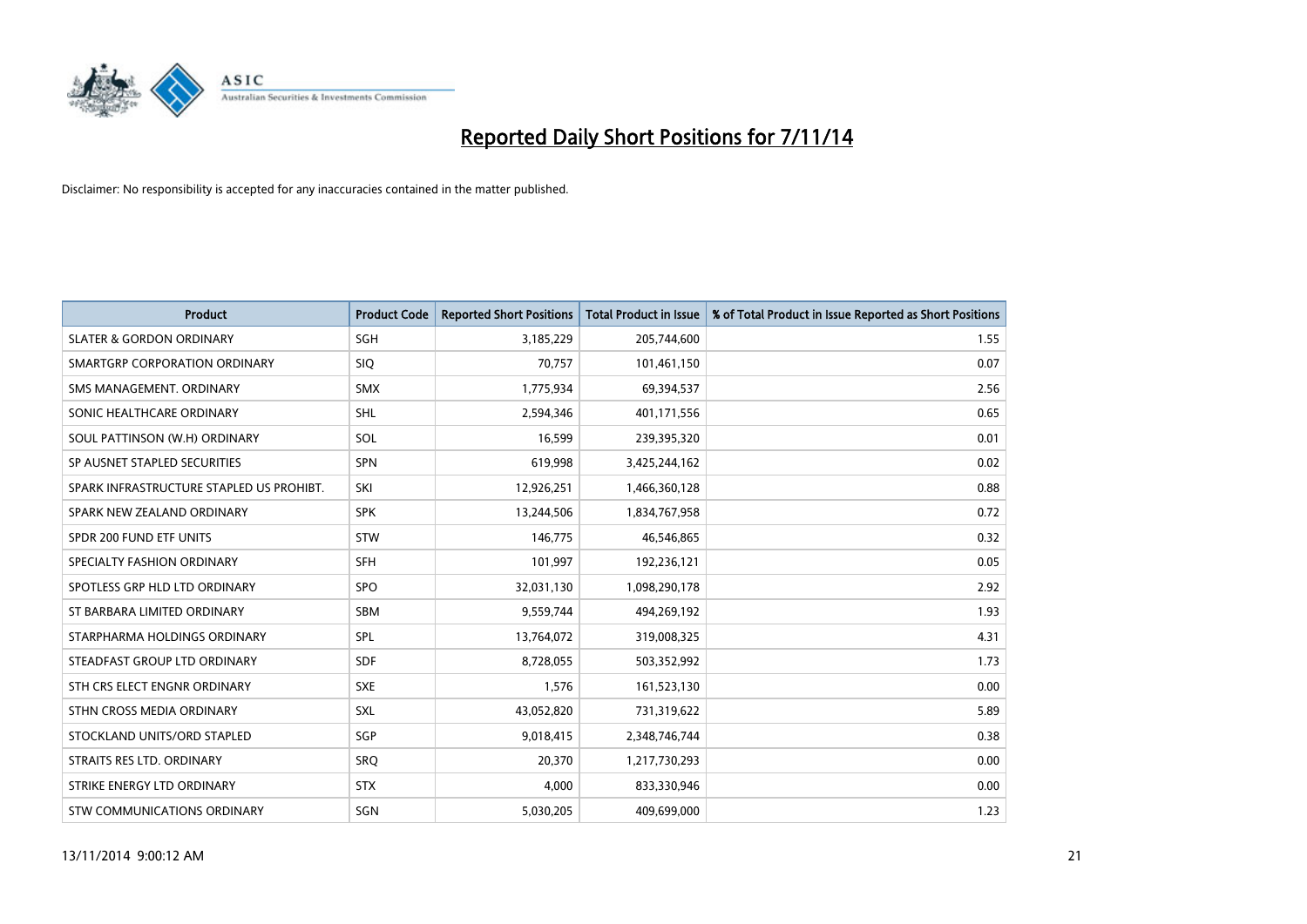

| <b>Product</b>                    | <b>Product Code</b> | <b>Reported Short Positions</b> | <b>Total Product in Issue</b> | % of Total Product in Issue Reported as Short Positions |
|-----------------------------------|---------------------|---------------------------------|-------------------------------|---------------------------------------------------------|
| <b>SUNCORP GROUP LTD ORDINARY</b> | <b>SUN</b>          | 8,118,876                       | 1,286,600,980                 | 0.63                                                    |
| SUNDANCE ENERGY ORDINARY          | <b>SEA</b>          | 2,393,922                       | 549,207,339                   | 0.44                                                    |
| SUNDANCE RESOURCES ORDINARY       | <b>SDL</b>          | 92,298,401                      | 3,082,028,456                 | 2.99                                                    |
| SUNLAND GROUP LTD ORDINARY        | <b>SDG</b>          | 101,655                         | 181,710,087                   | 0.06                                                    |
| SUPER RET REP LTD ORDINARY        | SUL                 | 13,890,432                      | 196,897,430                   | 7.05                                                    |
| SWICK MINING ORDINARY             | <b>SWK</b>          | 50,000                          | 216,729,450                   | 0.02                                                    |
| SYD AIRPORT STAPLED US PROHIBIT.  | <b>SYD</b>          | 30,576,757                      | 2,216,216,041                 | 1.38                                                    |
| SYRAH RESOURCES ORDINARY          | <b>SYR</b>          | 4,907,017                       | 164,135,076                   | 2.99                                                    |
| TABCORP HOLDINGS LTD ORDINARY     | <b>TAH</b>          | 16,985,680                      | 765,652,364                   | 2.22                                                    |
| TAP OIL LIMITED ORDINARY          | <b>TAP</b>          | 91,339                          | 243,186,639                   | 0.04                                                    |
| TASSAL GROUP LIMITED ORDINARY     | <b>TGR</b>          | 311,807                         | 146,897,115                   | 0.21                                                    |
| <b>TATTS GROUP LTD ORDINARY</b>   | <b>TTS</b>          | 33,808,951                      | 1,445,759,948                 | 2.34                                                    |
| TECHNOLOGY ONE ORDINARY           | <b>TNE</b>          | 2,153,431                       | 308,796,455                   | 0.70                                                    |
| TELECOM CORPORATION ORDINARY      | <b>TEL</b>          | 124,193                         | 1,828,530,844                 | 0.01                                                    |
| TELSTRA CORPORATION, ORDINARY     | <b>TLS</b>          | 49,701,138                      | 12,225,655,836                | 0.41                                                    |
| TEN NETWORK HOLDINGS ORDINARY     | <b>TEN</b>          | 151,705,179                     | 2,630,984,596                 | 5.77                                                    |
| TERANGA GOLD CORP CDI 1:1         | <b>TGZ</b>          | 1,375                           | 73,965,595                    | 0.00                                                    |
| TFS CORPORATION LTD ORDINARY      | <b>TFC</b>          | 8,041,613                       | 325,267,408                   | 2.47                                                    |
| THE REJECT SHOP ORDINARY          | <b>TRS</b>          | 2,260,615                       | 28,844,648                    | 7.84                                                    |
| THINK CHILDCARE EDU ORDINARY      | <b>TNK</b>          | 284,057                         | 39,600,000                    | 0.72                                                    |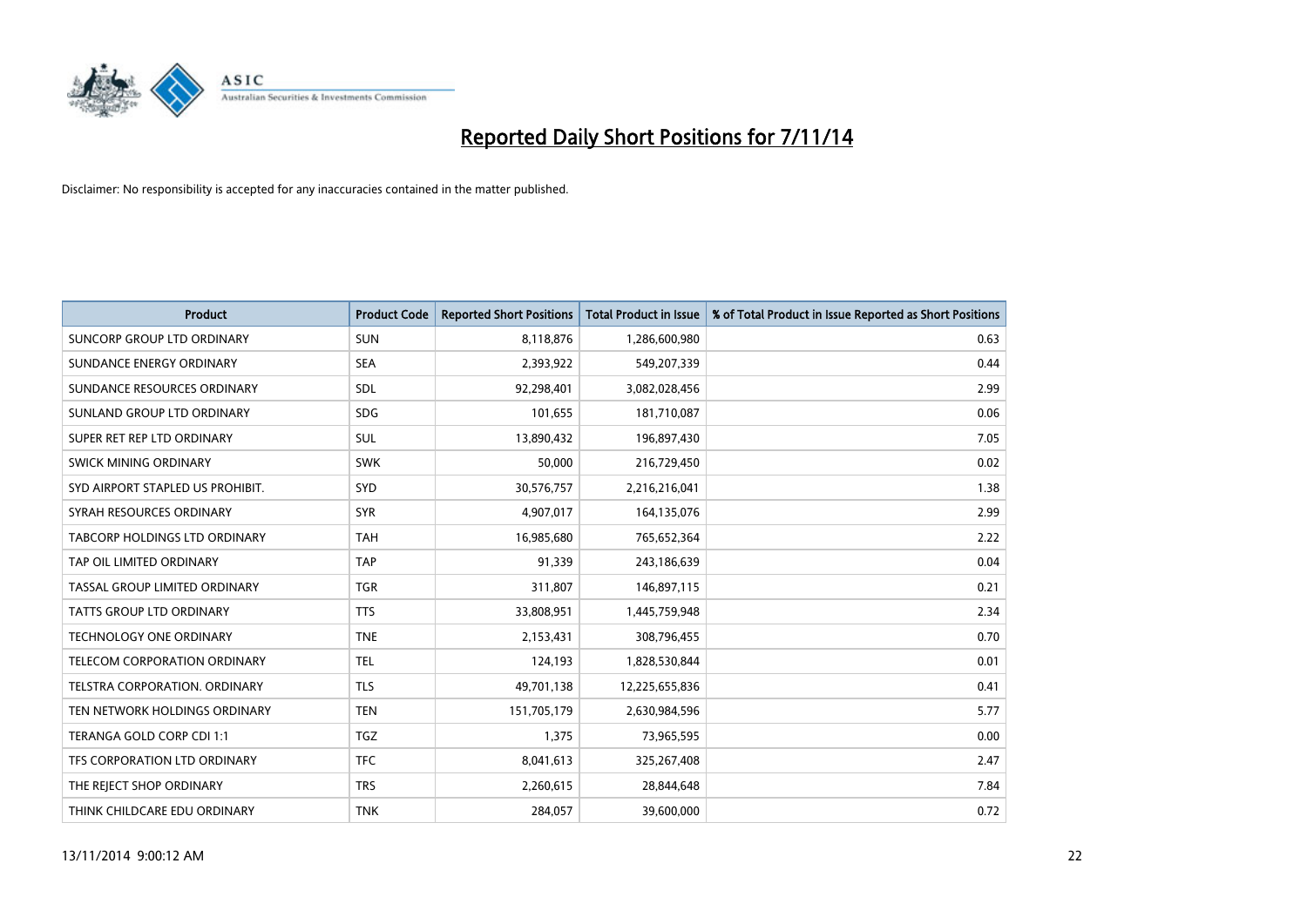

| <b>Product</b>                       | <b>Product Code</b> | <b>Reported Short Positions</b> | <b>Total Product in Issue</b> | % of Total Product in Issue Reported as Short Positions |
|--------------------------------------|---------------------|---------------------------------|-------------------------------|---------------------------------------------------------|
| THORN GROUP LIMITED ORDINARY         | <b>TGA</b>          | 5,269                           | 150,634,985                   | 0.00                                                    |
| TIGER RESOURCES ORDINARY             | <b>TGS</b>          | 11,562,511                      | 1,143,541,406                 | 1.01                                                    |
| TOLL HOLDINGS LTD ORDINARY           | <b>TOL</b>          | 17,092,510                      | 717,318,622                   | 2.38                                                    |
| TORO ENERGY LIMITED ORDINARY         | <b>TOE</b>          | 24,295                          | 1,567,784,418                 | 0.00                                                    |
| TOX FREE SOLUTIONS ORDINARY          | <b>TOX</b>          | 2,276,670                       | 133,752,359                   | 1.70                                                    |
| TPG TELECOM LIMITED ORDINARY         | <b>TPM</b>          | 10,364,480                      | 793,808,141                   | 1.31                                                    |
| TRADE ME GROUP ORDINARY              | <b>TME</b>          | 6,826,914                       | 396,913,549                   | 1.72                                                    |
| TRANSFIELD SERVICES ORDINARY         | <b>TSE</b>          | 6,841,836                       | 512,457,716                   | 1.34                                                    |
| TRANSPACIFIC INDUST, ORDINARY        | <b>TPI</b>          | 25,548,040                      | 1,579,648,778                 | 1.62                                                    |
| TRANSURBAN GROUP TRIPLE STAPLED SEC. | <b>TCL</b>          | 22,050,610                      | 1,906,390,878                 | 1.16                                                    |
| TREASURY GROUP ORDINARY              | <b>TRG</b>          | 30,399                          | 23,697,498                    | 0.13                                                    |
| TREASURY WINE ESTATE ORDINARY        | <b>TWE</b>          | 12,106,032                      | 651,261,403                   | 1.86                                                    |
| TROY RESOURCES LTD ORDINARY          | <b>TRY</b>          | 5,726,750                       | 195,265,161                   | 2.93                                                    |
| UGL LIMITED ORDINARY                 | UGL                 | 19,038,669                      | 166,511,240                   | 11.43                                                   |
| UNILIFE CORPORATION CDI 6:1          | <b>UNS</b>          | 198,572                         | 277,673,970                   | 0.07                                                    |
| UNITY MINING LTD ORDINARY            | <b>UML</b>          | 319,871                         | 1,133,122,711                 | 0.03                                                    |
| UXC LIMITED ORDINARY                 | <b>UXC</b>          | 2,472,513                       | 329,728,102                   | 0.75                                                    |
| VEDA GROUP LTD ORDINARY              | <b>VED</b>          | 12,629,150                      | 842,055,406                   | 1.50                                                    |
| <b>VENTURE MINERALS ORDINARY</b>     | <b>VMS</b>          | 238,000                         | 287,320,170                   | 0.08                                                    |
| VILLAGE ROADSHOW LTD ORDINARY        | <b>VRL</b>          | 417,905                         | 159,509,459                   | 0.26                                                    |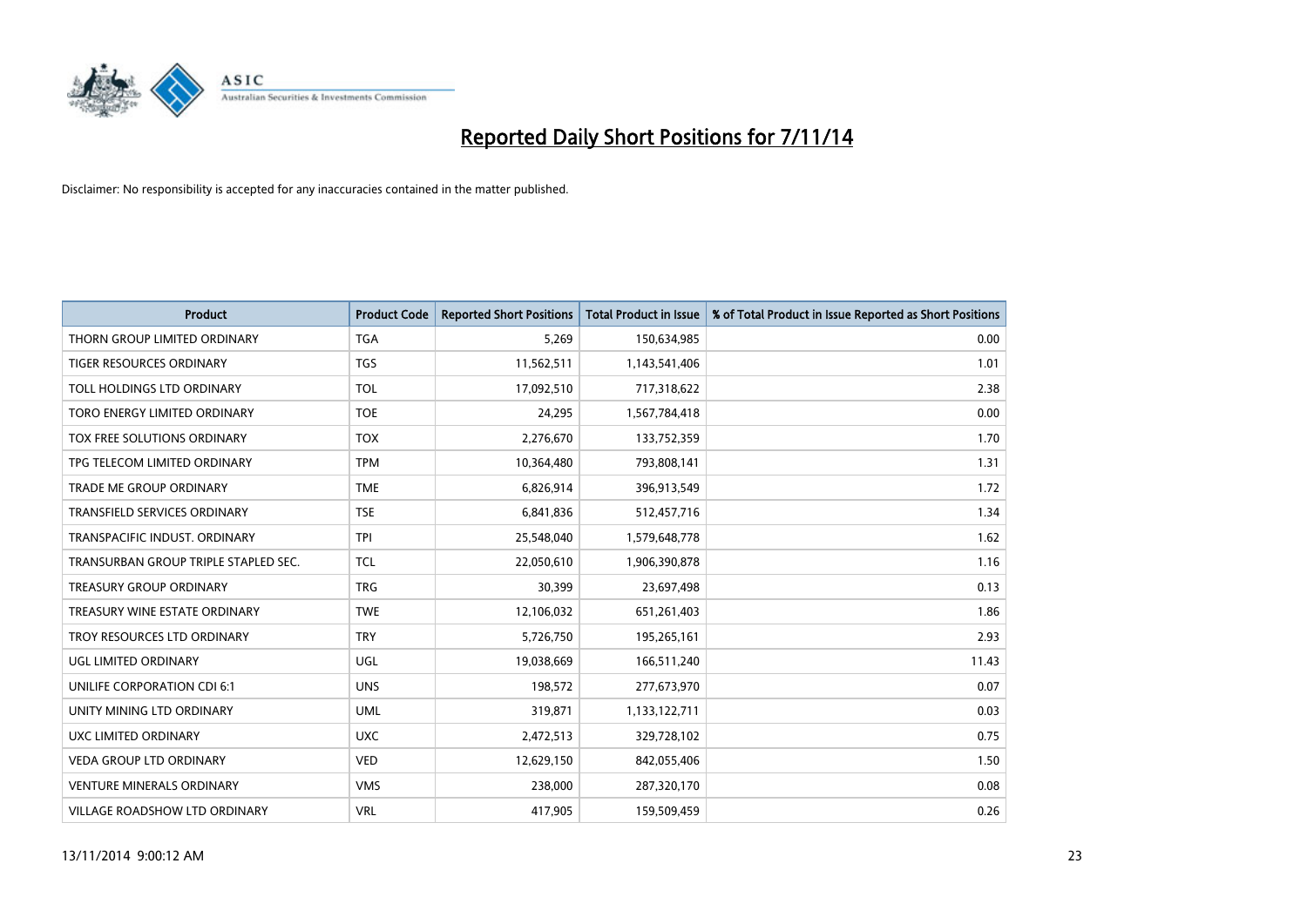

| <b>Product</b>                       | <b>Product Code</b> | <b>Reported Short Positions</b> | <b>Total Product in Issue</b> | % of Total Product in Issue Reported as Short Positions |
|--------------------------------------|---------------------|---------------------------------|-------------------------------|---------------------------------------------------------|
| <b>VIRGIN AUS HLDG LTD ORDINARY</b>  | <b>VAH</b>          | 48,219,859                      | 3,524,912,131                 | 1.37                                                    |
| <b>VIRTUS HEALTH LTD ORDINARY</b>    | <b>VRT</b>          | 4,785,114                       | 79,885,938                    | 5.99                                                    |
| <b>VISION EYE INSTITUTE ORDINARY</b> | <b>VEI</b>          | 1,586,666                       | 178,737,431                   | 0.89                                                    |
| <b>VISTA GROUP INTERNAT ORDINARY</b> | VGI                 | 1.000                           | 79,813,089                    | 0.00                                                    |
| <b>VOCATION LTD ORDINARY</b>         | <b>VET</b>          | 11,056,217                      | 230,000,000                   | 4.81                                                    |
| <b>VOCUS COMMS LTD ORDINARY</b>      | <b>VOC</b>          | 513,208                         | 104,803,018                   | 0.49                                                    |
| WAM CAPITAL LIMITED ORDINARY         | <b>WAM</b>          | 30,000                          | 345,405,201                   | 0.01                                                    |
| WARRNAMBOOL CHEESE ORDINARY          | <b>WCB</b>          | 19                              | 56,098,797                    | 0.00                                                    |
| <b>WATPAC LIMITED ORDINARY</b>       | <b>WTP</b>          | 940,535                         | 189,258,397                   | 0.50                                                    |
| <b>WDS LIMITED ORDINARY</b>          | <b>WDS</b>          | 511,197                         | 144,740,614                   | 0.35                                                    |
| WEBIET LIMITED ORDINARY              | <b>WEB</b>          | 1,357,293                       | 79,397,959                    | 1.71                                                    |
| <b>WESFARMERS LIMITED ORDINARY</b>   | <b>WES</b>          | 6,847,355                       | 1,143,274,951                 | 0.60                                                    |
| <b>WESTERN AREAS LTD ORDINARY</b>    | <b>WSA</b>          | 17,067,791                      | 232,580,131                   | 7.34                                                    |
| WESTERN DESERT RES. ORDINARY         | <b>WDR</b>          | 2,490,070                       | 620,049,919                   | 0.40                                                    |
| WESTERN DESERT RES. RIGHTS 31-MAR-14 | <b>WDRR</b>         | 17,835                          | 120,009,662                   | 0.01                                                    |
| <b>WESTFIELD CORP STAPLED</b>        | <b>WFD</b>          | 4,100,862                       | 2,078,089,686                 | 0.20                                                    |
| WESTFIELD GROUP ORD/UNIT STAPLED SEC | <b>WDC</b>          | 1,639,762                       | 2,078,089,686                 | 0.08                                                    |
| <b>WESTPAC BANKING CORP ORDINARY</b> | <b>WBC</b>          | 40,933,313                      | 3,109,048,309                 | 1.32                                                    |
| WHITE ENERGY COMPANY ORDINARY        | <b>WEC</b>          | 31,950                          | 328,374,494                   | 0.01                                                    |
| WHITEHAVEN COAL ORDINARY             | <b>WHC</b>          | 87,534,851                      | 1,025,760,027                 | 8.53                                                    |